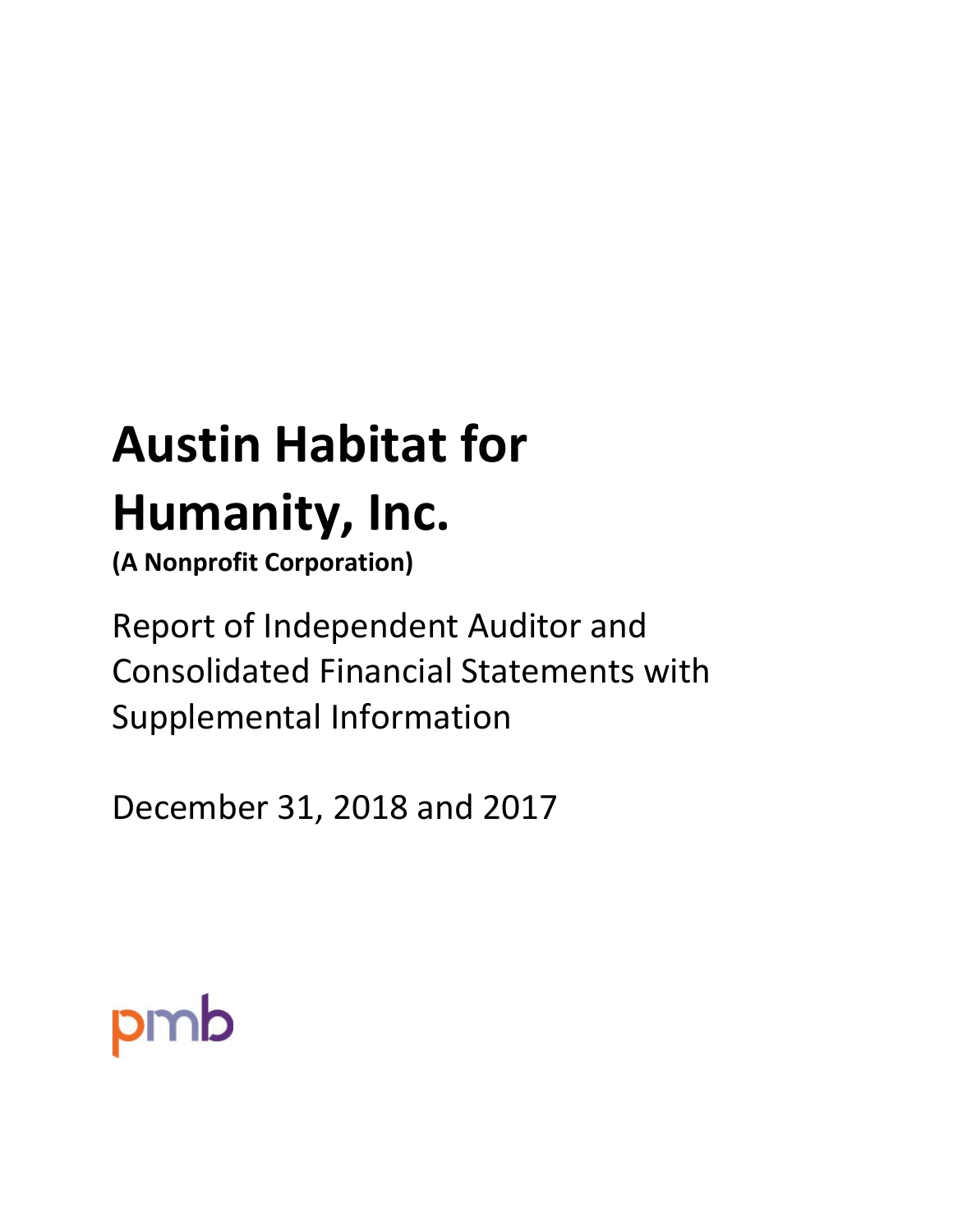Index to Consolidated Financial Statements December 31, 2018 and 2017

|                                                          | Page           |
|----------------------------------------------------------|----------------|
| Report of Independent Auditor                            | 1              |
| <b>Consolidated Statements of Financial Position</b>     | 3              |
| <b>Consolidated Statements of Activities</b>             | $\overline{4}$ |
| <b>Consolidated Statements of Functional Expenses</b>    | 6              |
| <b>Consolidated Statements of Cash Flows</b>             | 8              |
| Notes to the Consolidated Financial Statements           | 9              |
| <b>Supplemental Information</b>                          |                |
| Consolidating Schedule of Financial Position Information | 23             |
| Consolidating Schedule of Activities Information         | 24             |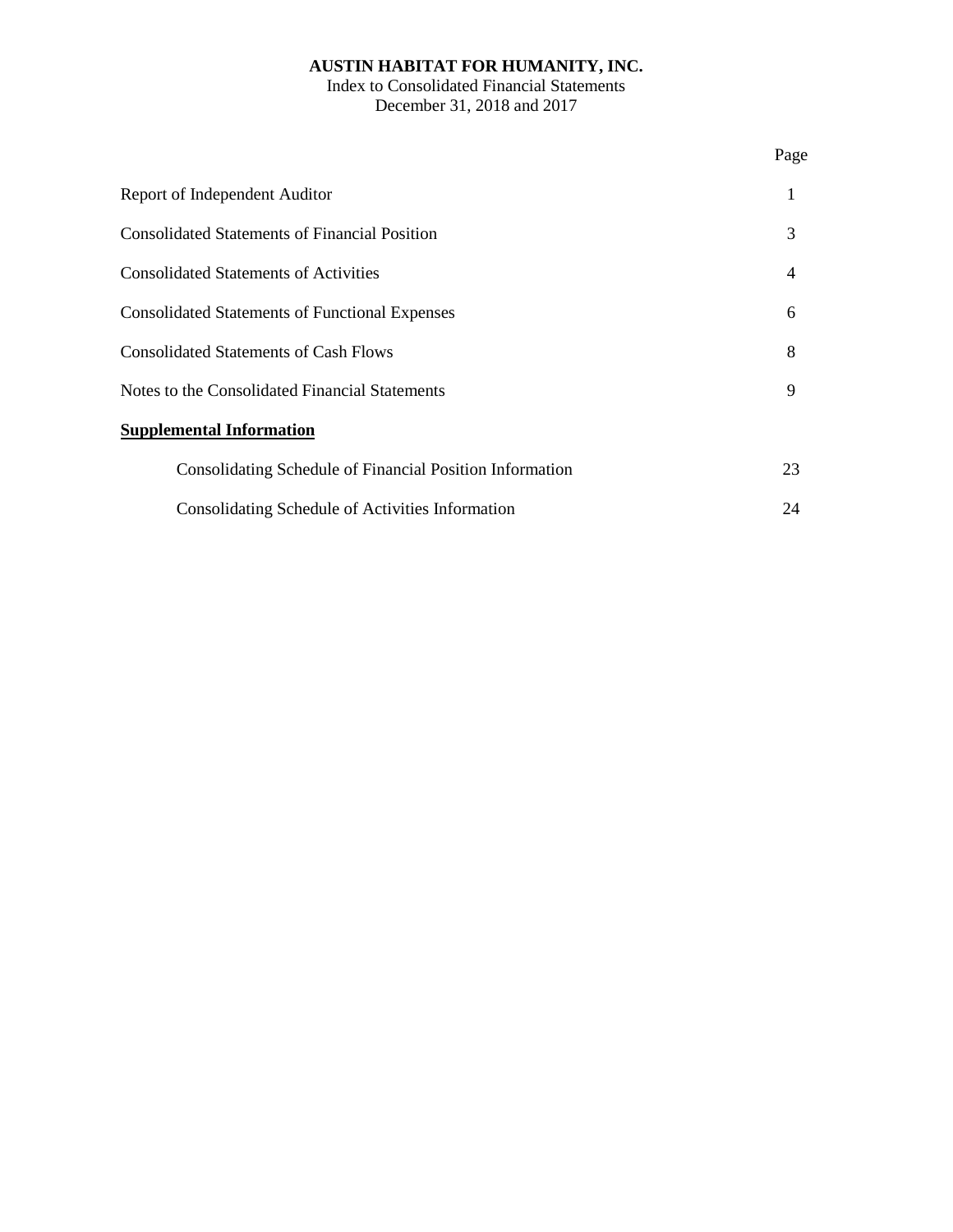

#### **Report of Independent Auditor**

To the Board of Directors of Austin Habitat for Humanity, Inc.:

We have audited the accompanying consolidated financial statements of Austin Habitat for Humanity and its subsidiaries (the "Organization") which comprise the consolidated statements of financial position as of December 31, 2018 and 2017 and the related consolidated statements of activities, functional expenses, and cash flows for the years then ended, and the related notes to the consolidated financial statements.

#### **Management's Responsibility for the Financial Statements**

Management is responsible for the preparation and fair presentation of these consolidated financial statements in accordance with accounting principles generally accepted in the United States of America; this includes the design, implementation, and maintenance of internal control relevant to the preparation and fair presentation of consolidated financial statements that are free from material misstatement, whether due to fraud or error.

#### **Auditor's Responsibility**

Our responsibility is to express an opinion on these consolidated financial statements based on our audits. We conducted our audits in accordance with auditing standards generally accepted in the United States of America. Those standards require that we plan and perform the audit to obtain reasonable assurance about whether the consolidated financial statements are free from material misstatement.

An audit involves performing procedures to obtain audit evidence about the amounts and disclosures in the consolidated financial statements. The procedures selected depend on the auditor's judgment, including the assessment of the risks of material misstatement of the consolidated financial statements, whether due to fraud or error. In making those risk assessments, the auditor considers internal control relevant to the Organization's preparation and fair presentation of the consolidated financial statements in order to design audit procedures that are appropriate in the circumstances, but not for the purpose of expressing an opinion on the effectiveness of the Organization's internal control. Accordingly, we express no such opinion. An audit also includes evaluating the appropriateness of accounting policies used and the reasonableness of significant accounting estimates made by management, as well as evaluating the overall presentation of the consolidated financial statements.

We believe that the audit evidence we have obtained is sufficient and appropriate to provide a basis for our audit opinion.

#### **Opinion**

In our opinion, the consolidated financial statements referred to above present fairly, in all material respects, the financial position of Austin Habitat for Humanity, Inc. as of December 31, 2018 and 2017, and the changes in their net assets and their cash flows for the years then ended in accordance with accounting principles generally accepted in the United States of America.

> PMB Helin Donovan, LLP PO Box 202260 Austin, TX 78720 pmbhd.com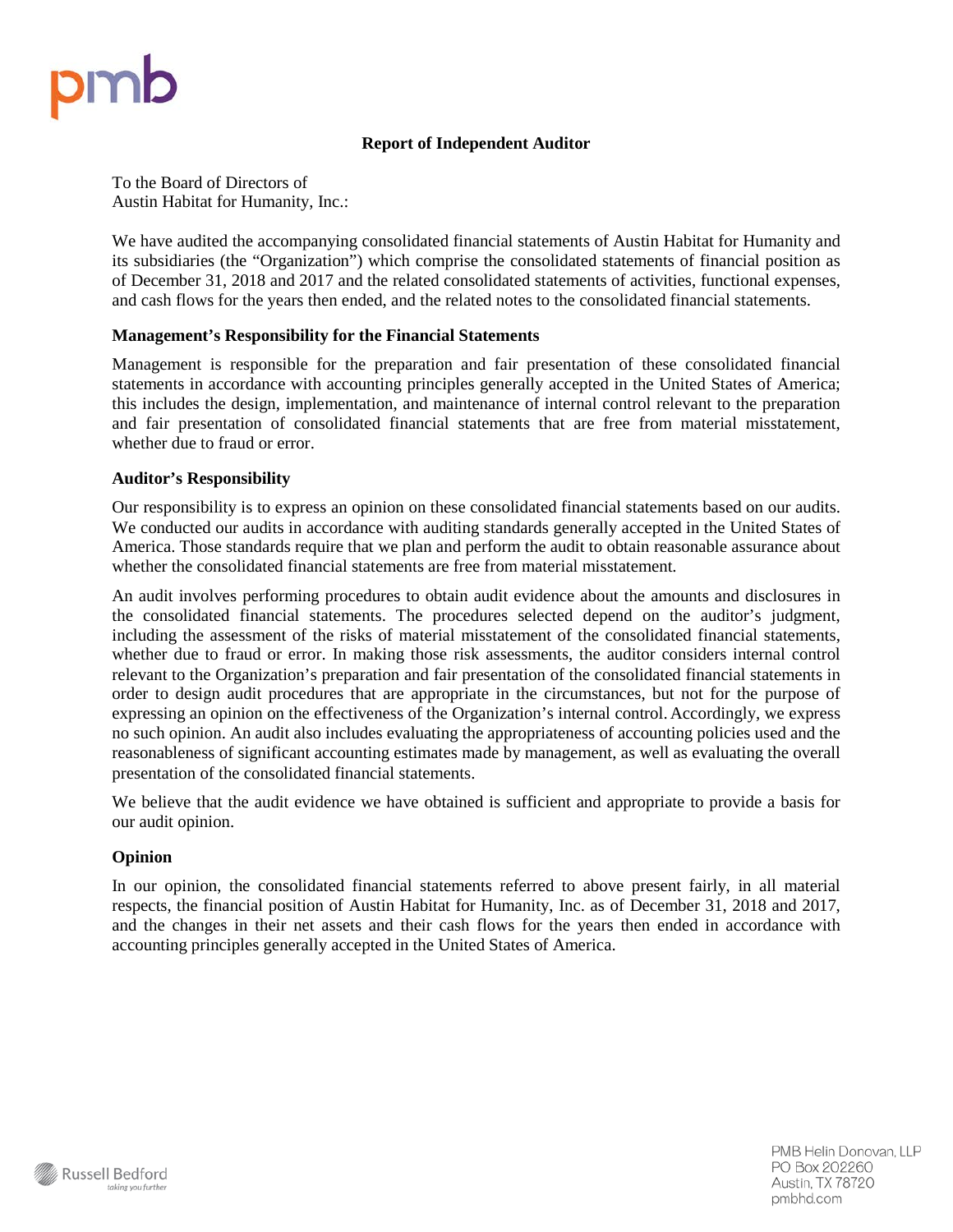

#### **Report on Supplementary Information**

Our audit was conducted for the purpose of forming an opinion on the consolidated financial statements as a whole. The supplemental consolidating schedules of financial position information and consolidating schedule of activities information on pages 23 and 24 are presented for purposes of additional analysis and is not a required part of the consolidated financial statements. Such information is the responsibility of management and was derived from and relates directly to the underlying accounting and other records used to prepare the consolidated financial statements. The information has been subjected to the auditing procedures applied in the audit of the consolidated financial statements and certain additional procedures, including comparing and reconciling such information directly to the underlying accounting and other records used to prepare the consolidated financial statements or to the consolidated financial statements themselves, and other additional procedures in accordance with auditing standards generally accepted in the United States of America. In our opinion, the information is fairly stated in all material respects in relation to the consolidated financial statements as a whole.

#### **PMB HELIN DONOVAN, LLP**

PMB Helin Donovan, LLP

July 31, 2019 Austin, Texas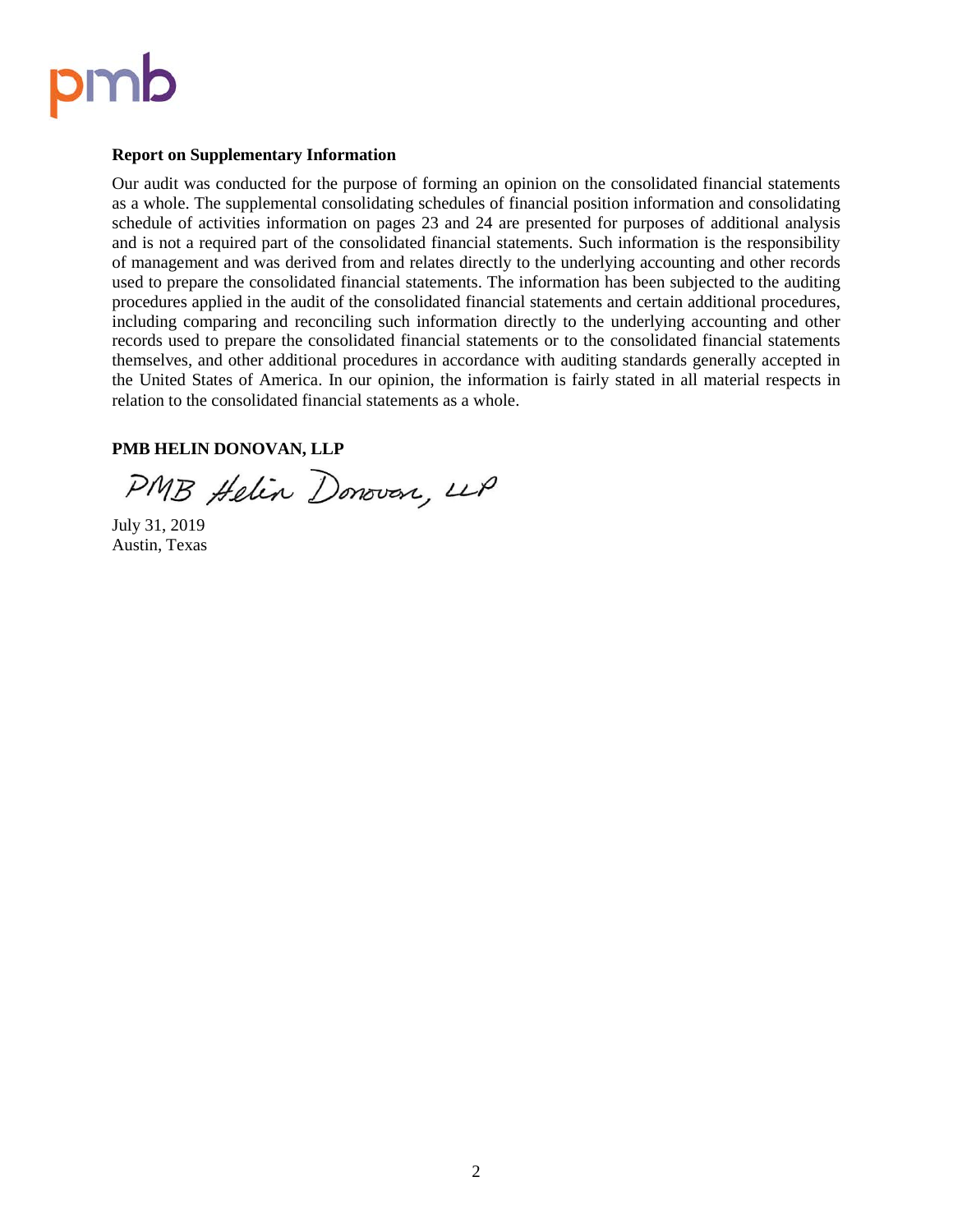# Consolidated Statements of Financial Position As of December 31, 2018 and 2017

|                                             | 2018             | 2017             |
|---------------------------------------------|------------------|------------------|
| <b>ASSETS:</b>                              |                  |                  |
| <b>Current</b> assets                       |                  |                  |
| Cash and cash equivalents                   | \$<br>2,198,363  | \$<br>1,382,287  |
| Investments, at fair value                  | 15,454           | 400,080          |
| Accounts receivable                         | 379,407          | 173,000          |
| Pledges receivable, net                     | 141,554          | 116,718          |
| Mortgages receivable, current portion, net  | 846,812          | 816,838          |
| ReStore inventory                           | 808,029          | 619,453          |
| Home construction in progress               | 949,103          | 484,299          |
| Prepaid expenses and other current assets   | 372,423          | 248,190          |
| Total current assets                        | 5,711,145        | 4,240,865        |
| Land held for development                   | 4,680,252        | 3,500,621        |
| Restricted cash                             | 17,670           | 45,229           |
| Pledges receivable, long-term portion, net  | 489,951          | 380,817          |
| Other long-term assets                      | 192,637          | 193,628          |
| Mortgages receivable, long-term potion, net | 8,870,330        | 8,453,826        |
| Notes receivable - 2nd liens, net           | 882,205          | 815,277          |
| Investments, at cost - NMTC                 | 1,520,548        | 2,491,147        |
| Property and equipment, net                 | 9,505,694        | 9,592,553        |
| <b>TOTAL ASSETS</b>                         | \$<br>31,870,432 | \$<br>29,713,963 |
| <b>LIABILITIES AND NET ASSETS:</b>          |                  |                  |
| <b>Current liabilities</b>                  |                  |                  |
| Accounts payable                            | \$<br>370,556    | \$<br>456,738    |
| Accrued expense                             | 807,931          | 539,353          |
| Deferred revenue                            | 2,703,768        | 1,027,101        |
| Capital lease obligation, current portion   | 34,262           | 33,251           |
| Notes payable - TDHCA, current portion      | 98,316           | 87,149           |
| Long-term debt, current portion             | 162,998          | 156,985          |
| Total current liabilities                   | 4,177,831        | 2,300,577        |
| Capital lease obligation, long-term portion | 225,171          | 256,670          |
| Notes payable - TDHCA, long-term portion    | 1,243,580        | 1,175,498        |
| Long-term debt, net of debt issuance costs  | 6,528,714        | 8,014,758        |
| <b>Total liabilities</b>                    | 12,175,296       | 11,747,503       |
| Net assets                                  |                  |                  |
| Without donor restrictions                  | 18,028,116       | 16,851,094       |
| With donor restrictions                     | 1,667,020        | 1,115,366        |
| Total net assets                            | 19,695,136       | 17,966,460       |
| TOTAL LIABILITIES AND NET ASSETS            | \$<br>31,870,432 | \$<br>29,713,963 |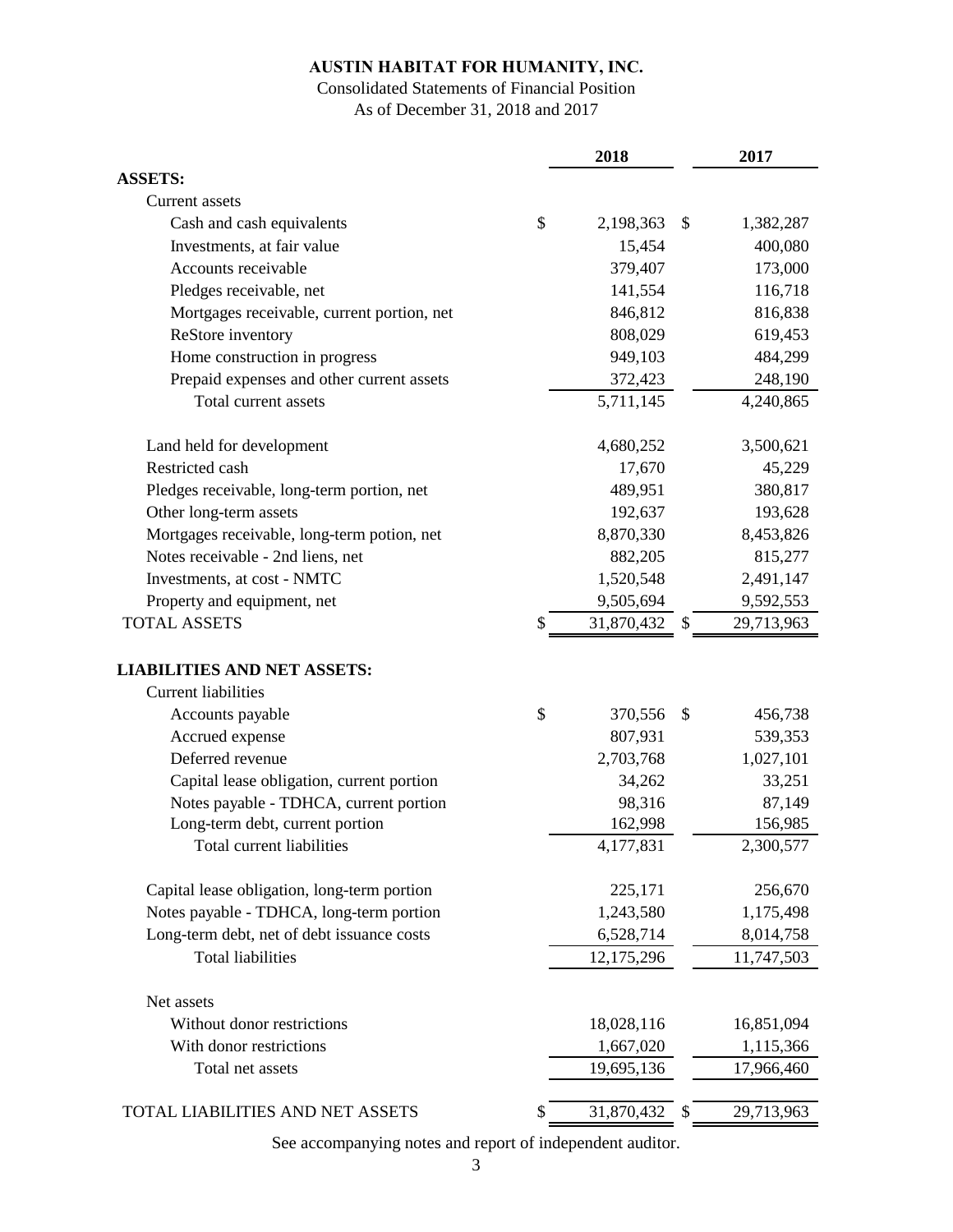# Consolidated Statement of Activities Year Ended December 31, 2018

|                                                           | Without donor<br>restrictions | With donor<br>restrictions | <b>Total</b>     |
|-----------------------------------------------------------|-------------------------------|----------------------------|------------------|
| <b>REVENUES:</b>                                          |                               |                            |                  |
| Contributions and other income:                           |                               |                            |                  |
| \$<br>Contributions                                       | 1,187,410<br>\$               | 1,055,942                  | \$<br>2,243,352  |
| In-kind contributions                                     | 134,025                       |                            | 134,025          |
| Home building sponsorship revenues                        | 1,000,151                     |                            | 1,000,151        |
| Investment income                                         | 43,095                        |                            | 43,095           |
| Other income                                              | 956,130                       |                            | 956,130          |
| Net assets released from restrictions                     | 504,288                       | (504, 288)                 |                  |
| Total contributions and other                             | 3,825,099                     | 551,654                    | 4,376,753        |
| ReStore revenues:                                         |                               |                            |                  |
| ReStore sales                                             | 4,428,805                     |                            | 4,428,805        |
| In-kind donation of inventory                             | 2,389,472                     |                            | 2,389,472        |
| Cost of goods sold                                        | (3,380,503)                   |                            | (3,380,503)      |
| Sales discounts and refunds                               | (150, 498)                    |                            | (150, 498)       |
| Total ReStore revenues, net                               | 3,287,276                     |                            | 3,287,276        |
| Low-cost housing revenues:                                |                               |                            |                  |
| Home sales                                                | 1,794,011                     |                            | 1,794,011        |
| In-kind contributions of labor and construction materials | 812,442                       |                            | 812,442          |
| Mortgage discount and amortization                        | (12,707)                      |                            | (12,707)         |
| Other housing revenues                                    | 6,085                         |                            | 6,085            |
| Cost of homes sold                                        | (1,969,012)                   |                            | (1,969,012)      |
| Total Low-cost housing revenues                           | 630,819                       |                            | 630,819          |
| Total revenues                                            | 7,743,194                     | 551,654                    | 8,294,848        |
| <b>EXPENSES:</b>                                          |                               |                            |                  |
| Low-cost housing program                                  | 2,174,380                     |                            | 2,174,380        |
| ReStore program                                           | 2,607,801                     |                            | 2,607,801        |
| Fundraising                                               | 922,328                       |                            | 922,328          |
| Management and general                                    | 861,663                       |                            | 861,663          |
| Total expenses                                            | 6,566,172                     | $\overline{a}$             | 6,566,172        |
| <b>CHANGE IN NET ASSETS</b>                               | 1,177,022                     | 551,654                    | 1,728,676        |
| NET ASSETS, BEGINNING OF YEAR                             | 16,851,094                    | 1,115,366                  | 17,966,460       |
| NET ASSETS, END OF YEAR<br>\$                             | 18,028,116<br>$\mathcal{S}$   | 1,667,020                  | \$<br>19,695,136 |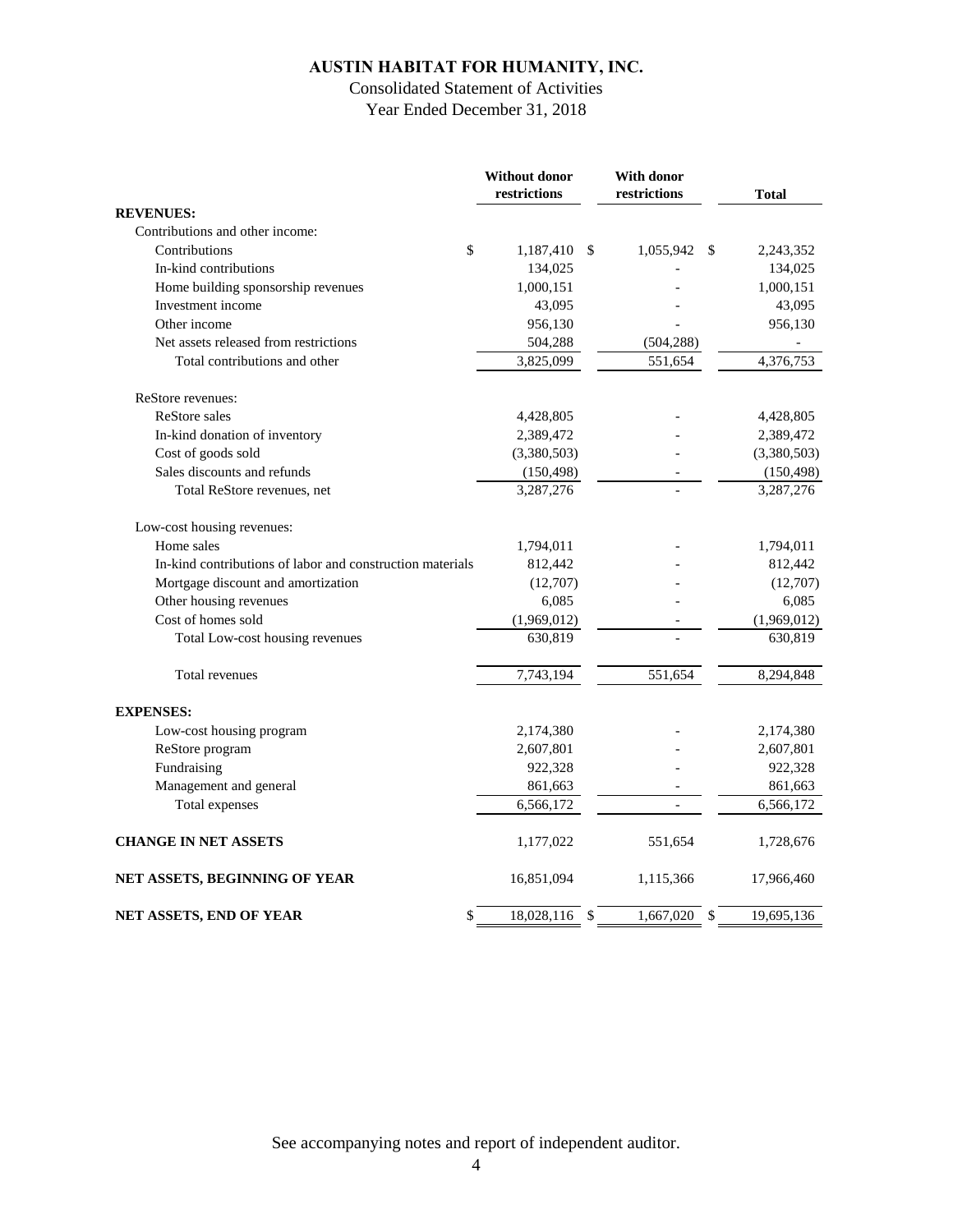# Consolidated Statement of Activities Year Ended December 31, 2017

|                                                           | Without donor<br>restrictions | With donor<br>restrictions | <b>Total</b> |
|-----------------------------------------------------------|-------------------------------|----------------------------|--------------|
| <b>REVENUES:</b>                                          |                               |                            |              |
| Contributions and other income:                           |                               |                            |              |
| $\mathsf{\$}$<br>Contributions                            | 1,510,797<br>\$               | 617,206<br>\$              | 2,128,003    |
| In-kind contributions                                     | 188,197                       |                            | 188,197      |
| Home building sponsorship revenues                        | 1,002,224                     |                            | 1,002,224    |
| Investment income                                         | 46,839                        |                            | 46,839       |
| Other income                                              | 287,287                       |                            | 287,287      |
| Net assets released from restrictions                     | 114,532                       | (114, 532)                 |              |
| Total contributions and other                             | 3,149,876                     | 502,674                    | 3,652,550    |
| ReStore revenues:                                         |                               |                            |              |
| <b>ReStore</b> sales                                      | 3,871,588                     |                            | 3,871,588    |
| In-kind donation of inventory                             | 1,910,324                     |                            | 1,910,324    |
| Cost of goods sold                                        | (2,806,608)                   |                            | (2,806,608)  |
| Sales discounts and refunds                               | (106,082)                     |                            | (106,082)    |
| Total ReStore revenues, net                               | 2,869,222                     |                            | 2,869,222    |
| Low-cost housing revenues:                                |                               |                            |              |
| Home sales                                                | 1,714,500                     |                            | 1,714,500    |
| In-kind contributions of labor and construction materials | 786,123                       |                            | 786,123      |
| Mortgage discount and amortization                        | 353,429                       |                            | 353,429      |
| Other housing revenues                                    | 42,580                        |                            | 42,580       |
| Cost of homes sold                                        | (2,318,340)                   |                            | (2,318,340)  |
| Total Low-cost housing revenues                           | 578,292                       |                            | 578,292      |
| Total revenues                                            | 6,597,390                     | 502,674                    | 7,100,064    |
| <b>EXPENSES:</b>                                          |                               |                            |              |
| Low-cost housing program                                  | 2,143,444                     |                            | 2,143,444    |
| ReStore program                                           | 2,034,006                     |                            | 2,034,006    |
| Fundraising                                               | 1,084,041                     |                            | 1,084,041    |
| Management and general                                    | 558,182                       |                            | 558,182      |
| Total expenses                                            | 5,819,673                     | $\overline{a}$             | 5,819,673    |
| <b>CHANGE IN NET ASSETS</b>                               | 777,717                       | 502,674                    | 1,280,391    |
| NET ASSETS, BEGINNING OF YEAR                             | 16,073,377                    | 612,692                    | 16,686,069   |
| NET ASSETS, END OF YEAR<br>\$                             | 16,851,094<br>\$              | 1,115,366<br>\$            | 17,966,460   |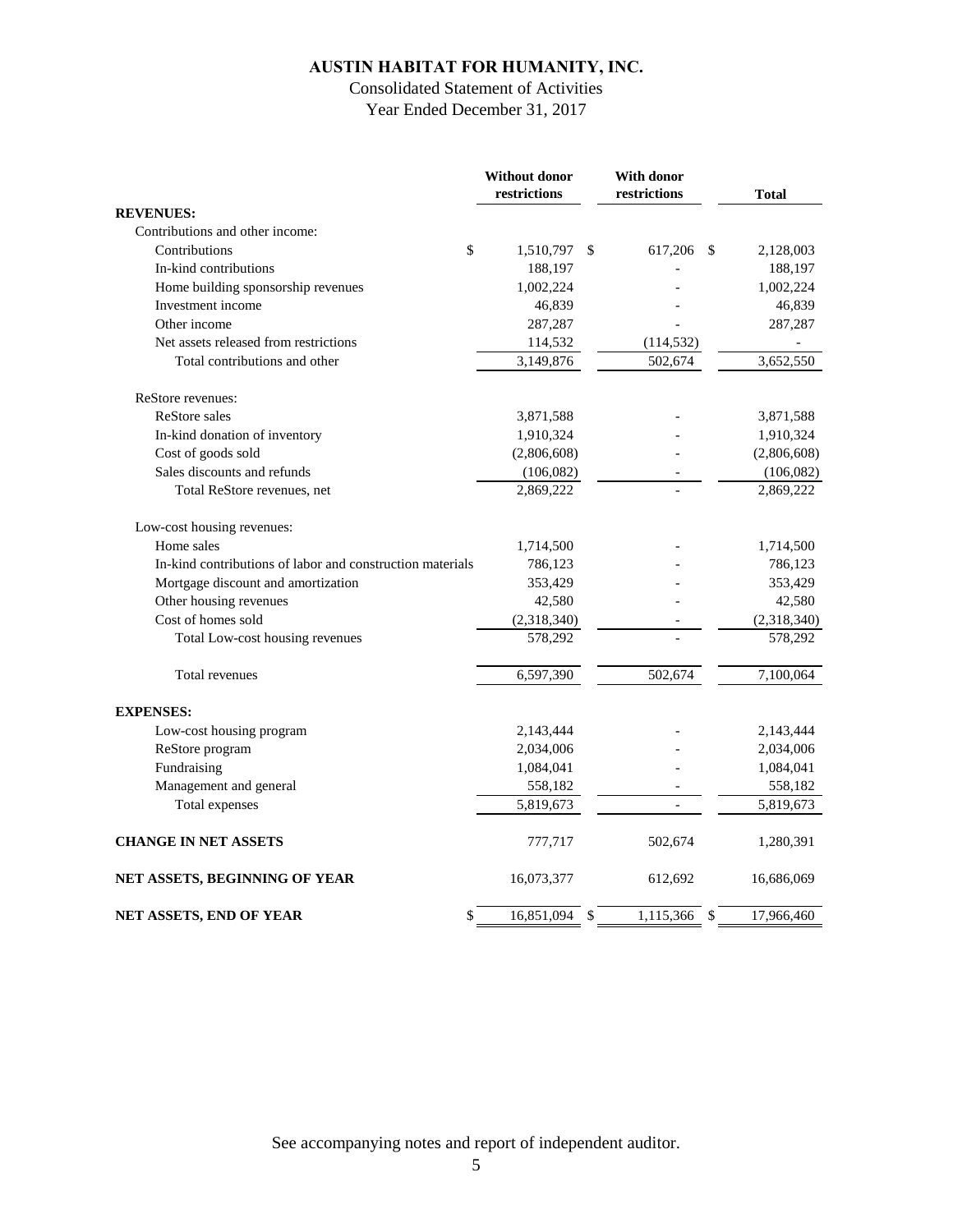# Consolidated Statement of Functional Expenses

Year Ended December 31, 2018

|                                       | Low-cost        |                 |               |                    |               | <b>Management</b> |   |              |
|---------------------------------------|-----------------|-----------------|---------------|--------------------|---------------|-------------------|---|--------------|
|                                       | housing         | <b>ReStore</b>  |               | <b>Fundraising</b> |               | and general       |   | <b>Total</b> |
| Salaries and related                  | \$<br>1,337,910 | \$<br>1,683,034 | $\mathcal{S}$ | 507,551            | -S            | 601,846 \$        |   | 4,130,341    |
| Advertisements                        | 12,127          | 104,120         |               | 209,545            |               | 1,517             |   | 327,309      |
| Office expenses                       | 50,522          | 176,621         |               | 19,030             |               | 28,280            |   | 274,453      |
| Information technology                | 14,798          | 17,550          |               | 8,974              |               | 8,707             |   | 50,029       |
| Occupancy                             | 104,319         | 117,565         |               | 5,816              |               | 7,516             |   | 235,216      |
| Travel                                | 11,421          | 22,547          |               | 4,052              |               | 11,014            |   | 49,034       |
| Conference, conventions, and meetings | 4,598           | 6,891           |               | 4,190              |               | 5,578             |   | 21,257       |
| Interest expense                      | 63,113          | 171,339         |               | 8,862              |               | 31,311            |   | 274,625      |
| Tithe to HFHI                         | 68,996          |                 |               | -                  |               |                   |   | 68,996       |
| Depreciation                          |                 | 189,347         |               | 12,038             |               | 50,230            |   | 251,615      |
| Insurance                             | 49,262          | 67,580          |               | 4,378              |               | 4,220             |   | 125,440      |
| Warranty work                         | 3,006           |                 |               |                    |               |                   |   | 3,006        |
| Tools and equipment                   | 17,222          | 4,032           |               |                    |               |                   |   | 21,254       |
| Professional services                 | 62,969          | 24,972          |               | 16,732             |               | 65,880            |   | 170,553      |
| <b>NMTC</b> transaction fees          | 27,558          |                 |               |                    |               |                   |   | 27,558       |
| Dues and subscriptions                | 12,384          | 7,858           |               | 9,793              |               | 24,558            |   | 54,593       |
| Home repair program                   | 332,791         |                 |               | 6,058              |               | 3,359             |   | 342,208      |
| Other expense                         | 1,384           | 14,345          |               | 105,309            |               | 17,647            |   | 138,685      |
| Total functional expenses             | 2,174,380       | \$<br>2,607,801 | S             | 922,328            | <sup>\$</sup> | 861,663           | S | 6,566,172    |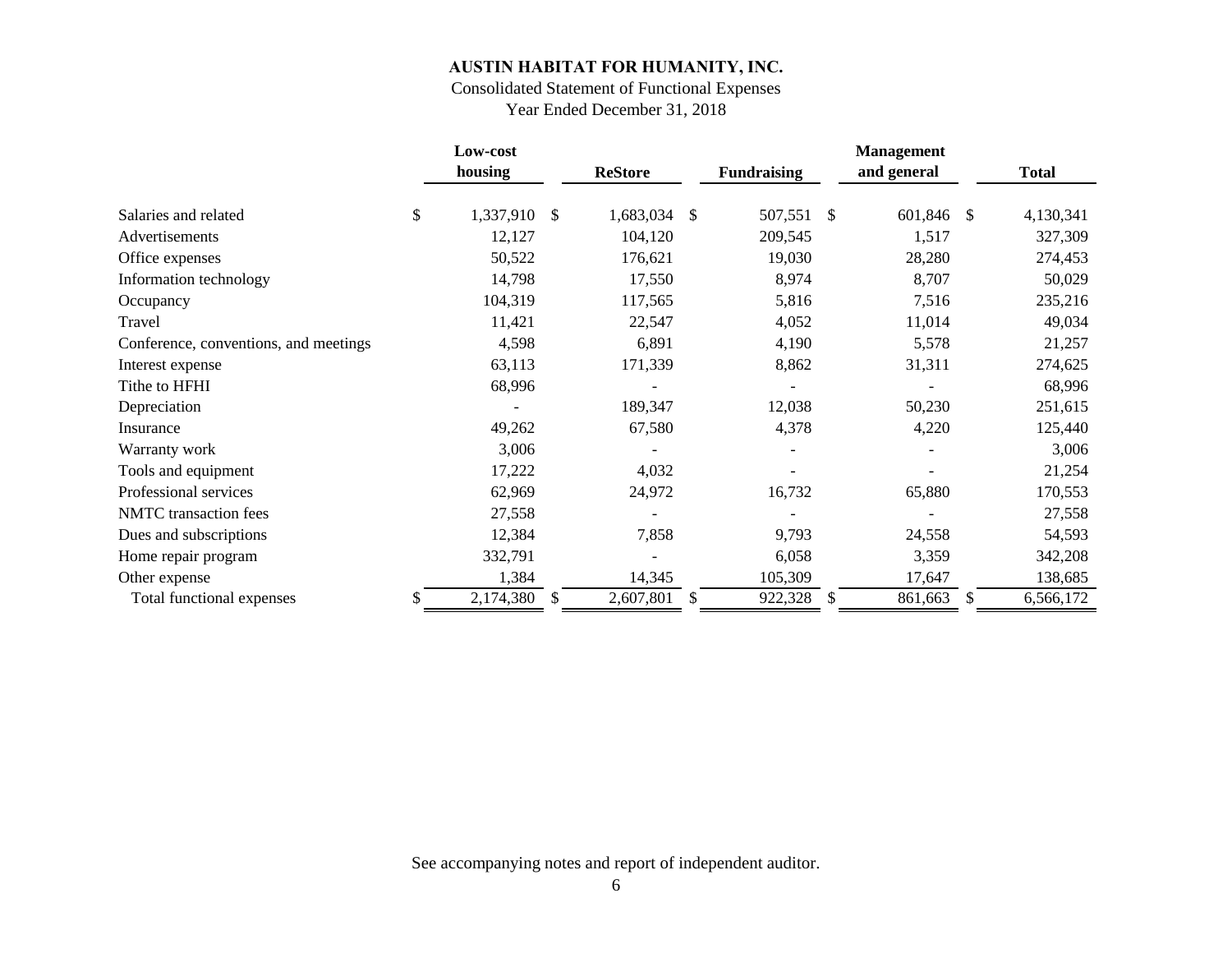# Consolidated Statement of Functional Expenses

Year Ended December 31, 2017

|                                       | Low-cost           |                |                    | <b>Management</b> |              |
|---------------------------------------|--------------------|----------------|--------------------|-------------------|--------------|
|                                       | housing            | <b>ReStore</b> | <b>Fundraising</b> | and general       | <b>Total</b> |
| Salaries and related                  | \$<br>1,269,564 \$ | 1,337,992 \$   | 568,027 \$         | 440,301 \$        | 3,615,884    |
| Advertisements                        | 14,358             | 38,178         | 349,334            | 120               | 401,990      |
| Office expenses                       | 44,148             | 128,237        | 20,662             | 18,304            | 211,351      |
| Information technology                | 22,377             | 7,458          | 8,888              | 9,866             | 48,589       |
| Occupancy                             | 101,923            | 39,776         | 8,337              | 4,200             | 154,236      |
| Travel                                | 17,256             | 14,139         | 8,867              | 1,191             | 41,453       |
| Conference, conventions, and meetings | 4,728              | 5,458          | 7,221              | 5,194             | 22,601       |
| Interest expense                      | 53,683             | 174,349        | 18,207             | 23,100            | 269,339      |
| Tithe to HFHI                         | 53,000             |                |                    |                   | 53,000       |
| Depreciation                          | 34,592             | 179,966        | 16,929             | 20,462            | 251,949      |
| Insurance                             | 33,838             | 72,882         | 4,196              | 2,268             | 113,184      |
| Warranty work                         | 4,490              |                |                    |                   | 4,490        |
| Tools and equipment                   | 9,272              | 1,913          |                    |                   | 11,185       |
| Professional services                 | 40,651             | 7,626          | 21,178             | 23,202            | 92,657       |
| <b>NMTC</b> transaction fees          | 26,430             |                | -                  |                   | 26,430       |
| Dues and subscriptions                | 13,148             | 12,957         | 11,738             | 7,125             | 44,968       |
| Home repair program                   | 389,037            | 70             | 25,642             |                   | 414,749      |
| Other expense                         | 10,949             | 13,005         | 14,815             | 2,849             | 41,618       |
| Total functional expenses             | 2,143,444 \$       | 2,034,006 \$   | 1,084,041 \$       | 558,182 \$        | 5,819,673    |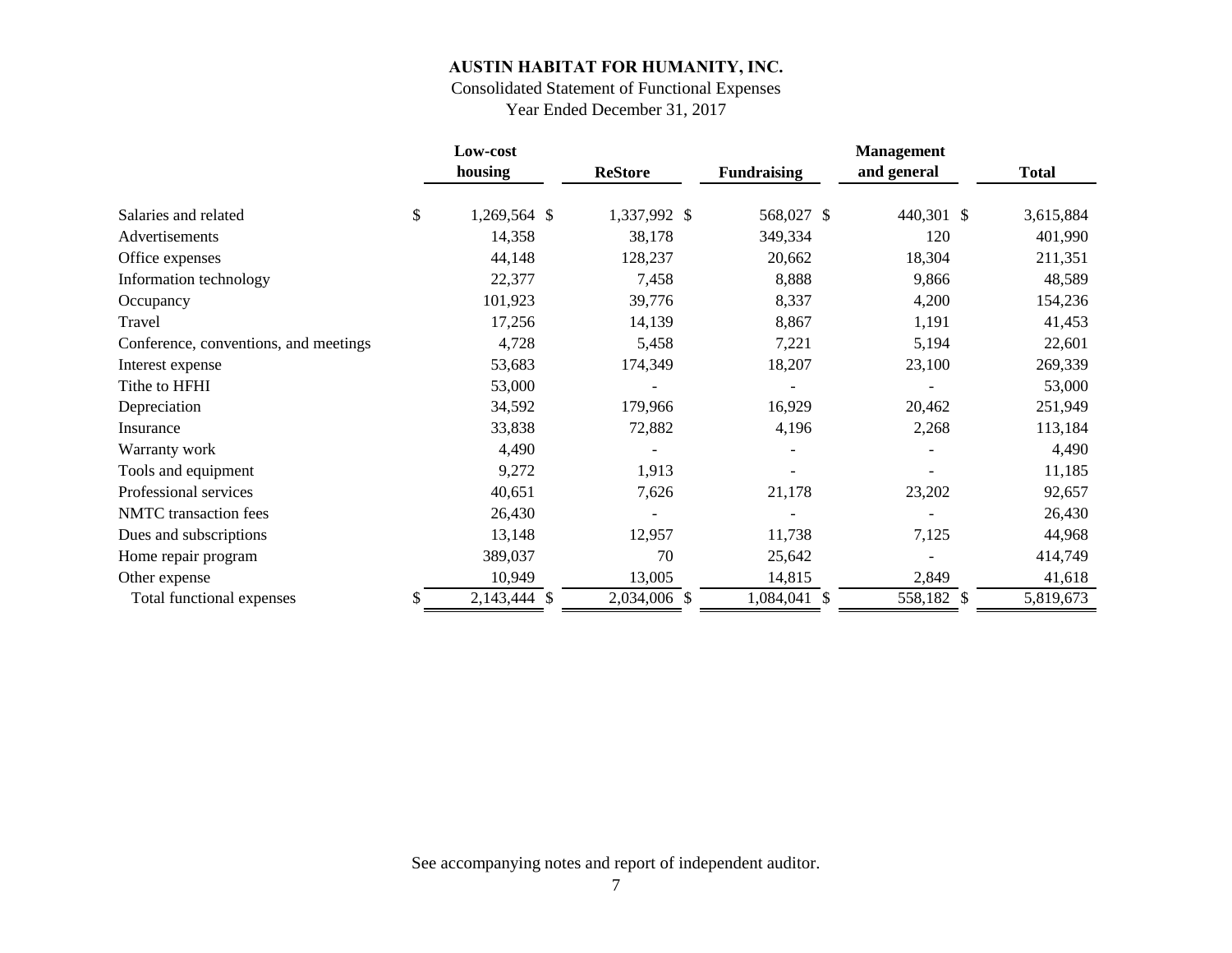# Consolidated Statements of Cash Flows Years Ended December 31, 2018 and 2017

|                                                      | 2018                  | 2017       |
|------------------------------------------------------|-----------------------|------------|
| Cash flows from operating activities:                |                       |            |
| Change in net assets                                 | \$<br>1,728,676<br>\$ | 1,280,391  |
| Adjustments to reconcile change in net assets to net |                       |            |
| cash provided by operations:                         |                       |            |
| Noncash interest expense                             | 9,610                 | 17,921     |
| Depreciation                                         | 251,615               | 251,949    |
| Unrealized gain on investments                       |                       | (6,074)    |
| Gain on extinguishment of debt                       | (322, 727)            |            |
| Loss on disposal of property and equipment           |                       | 40,383     |
| (Increase) decrease in operating assets:             |                       |            |
| Accounts receivable                                  | (206, 407)            | 16,261     |
| Pledges receivable                                   | (133,970)             | (327, 410) |
| Mortgages receivable                                 | (446, 478)            | (202, 802) |
| <b>ReStore Inventory</b>                             | (188, 576)            | (89, 715)  |
| Home construction in Progress                        | (464, 804)            | 67,170     |
| Prepaid expenses and other                           | (124, 233)            | 37,230     |
| Land held for development                            | (1, 179, 631)         | (252, 345) |
| Notes receivable, 2nd liens                          | (66,928)              | (386, 686) |
| Other long-term assets                               | 991                   | 50,163     |
| Increase (decrease) in operating liabilities:        |                       |            |
| Accounts Payable                                     | (86, 182)             | 286,034    |
| Accrued expenses                                     | 268,578               | (30, 187)  |
| Deferred revenue                                     | 1,676,667             | 8,552      |
| Notes payable - TDHCA                                | 79,249                | 16,935     |
| Net cash provided by operating activities            | 795,450               | 777,770    |
| Cash flows from investing activities:                |                       |            |
| Restricted cash                                      | 27,559                | 26,430     |
| Sales (purchases) of investments                     | 384,626               | (2,215)    |
| Purchases of property and equipment                  | (192, 395)            | (74, 866)  |
| Net cash provided by (used in) investing activities  | 219,790               | (50, 651)  |
| <b>Cash flows from financing activities:</b>         |                       |            |
| Payments on long-term debt                           | (168, 676)            | (129, 898) |
| Payments on capital lease obligation                 | (30, 488)             | (34,995)   |
| Net cash used in financing activities                | (199, 164)            | (164, 893) |
|                                                      |                       |            |
| Net increase in cash and cash equivalents            | 816,076               | 562,226    |
| Cash and cash equivalents at beginning of year       | 1,382,287             | 820,061    |
| Cash and cash equivalents at end of year             | 2,198,363             | 1,382,287  |
| Supplemental disclosure of cash flow information:    |                       |            |
| Interest paid                                        | \$<br>228,663<br>S    | 241,808    |
| Income taxes paid                                    |                       |            |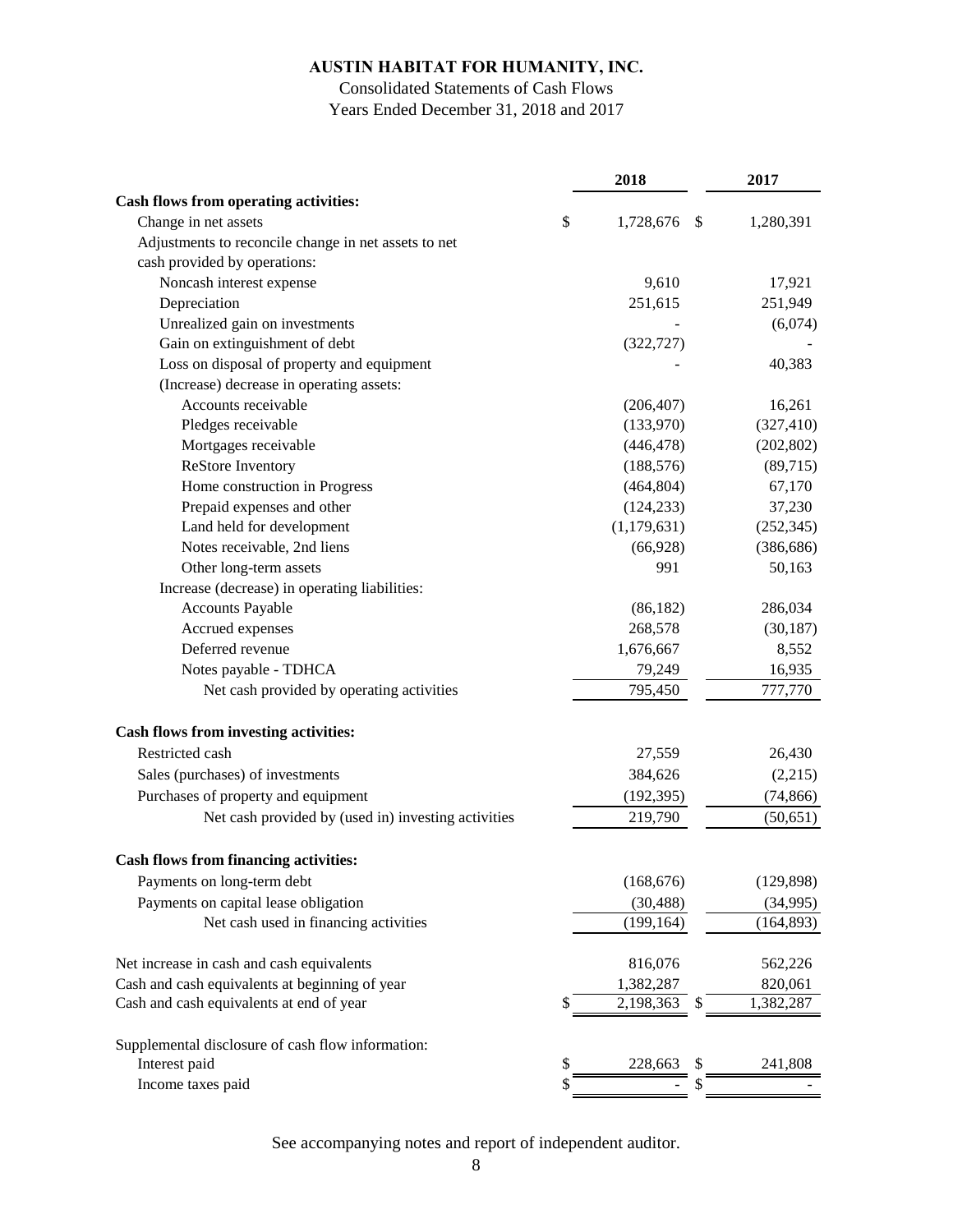Notes to the Consolidated Financial Statements (continued) Years ended December 31, 2018 and 2017

#### **NOTE 1 - ORGANIZATION**

Austin Habitat for Humanity, Inc. ("AHFH") is a nonprofit, affordable housing developer dedicated to the elimination of substandard housing in and around Austin, Texas. It is affiliated with Habitat for Humanity International, Inc. ("HFHI") based in Americus, Georgia. AHFH was incorporated in 1985 under the laws of the State of Texas. While adhering to the policies and procedures prescribed by HFHI, AHFH exists as a separate corporation with its own Board of Directors. Local policies, strategies, operations, and fundraising are the responsibility of each affiliate.

Austin Neighborhood Alliance for Habitat, Inc., (the "Alliance") is a wholly owned non-profit corporation formed to support AHFH. The Alliance receives federal financial assistance to acquire land and develop infrastructure for homes.

HomeBase Texas ("HomeBase") is a wholly owned non-profit corporation that provides affordable homeownership opportunities to homeowners by partnering with outside developers, builders, and agencies.

The Alliance and HomeBase financial statements are consolidated into the financial statements of AHFH because AHFH has control over and an economic interest in the Alliance and HomeBase. AHFH and its affiliates, the Alliance and HomeBase, are collectively referred to as the Organization.

#### *Low-Cost Housing Program*

To be considered for home ownership, families must be low-income families who demonstrate a need for better housing, an ability to make mortgage payments, and a willingness to work in partnership with AHFH. The partnership consists, in part, of each family completing 300 hours of "sweat equity" and meeting monthly mortgage payments. AHFH acquires the land, finds and qualifies the families, raises the funding, finds and supervises construction volunteers, builds the houses, and funds the mortgages. Houses are sold resulting in either a no interest or zero profit on the mortgage. By policy of HFHI, AHFH may accept government support for land, infrastructure improvements and construction.

#### *ReStore Program*

AHFH also operates two ReStores in Austin and San Marcos. The ReStore program provides access to quality building materials, new and used, household goods, clothing, etc., to the general public to help them create a better human habitat in which to live and work. The ReStore receives donated materials, purchases items, and sells them.

# **NOTE 2 - SUMMARY OF SIGNIFICANT ACCOUNTING POLICIES**

**Basis of Presentation –** The consolidated financial statements are presented in accordance with generally accepted accounting principles in the United States of America ("U.S. GAAP") as defined by the Financial Accounting Standards Board ("FASB") Accounting Standards Codification ("ASC").

**Classification of Net Assets –** In accordance with the Financial Accounting Standards Board (FASB) Accounting Standards Codification (ASC) Topic 958, *Not-for-Profit Entities*, the Organization is required to report information regarding its financial position and activities according to the existence or absence of donorimposed restrictions.

*Net assets without donor restrictions -* Net assets that are not subject to donor-imposed stipulations. Net assets without donor restrictions may be used for any purpose or designated for specific purposes by the Organization.

*Net assets with donor restrictions* **-** Net assets that are subject to donor-imposed stipulations, which limit their use by the Organization to a specific purpose and/or the passage of time.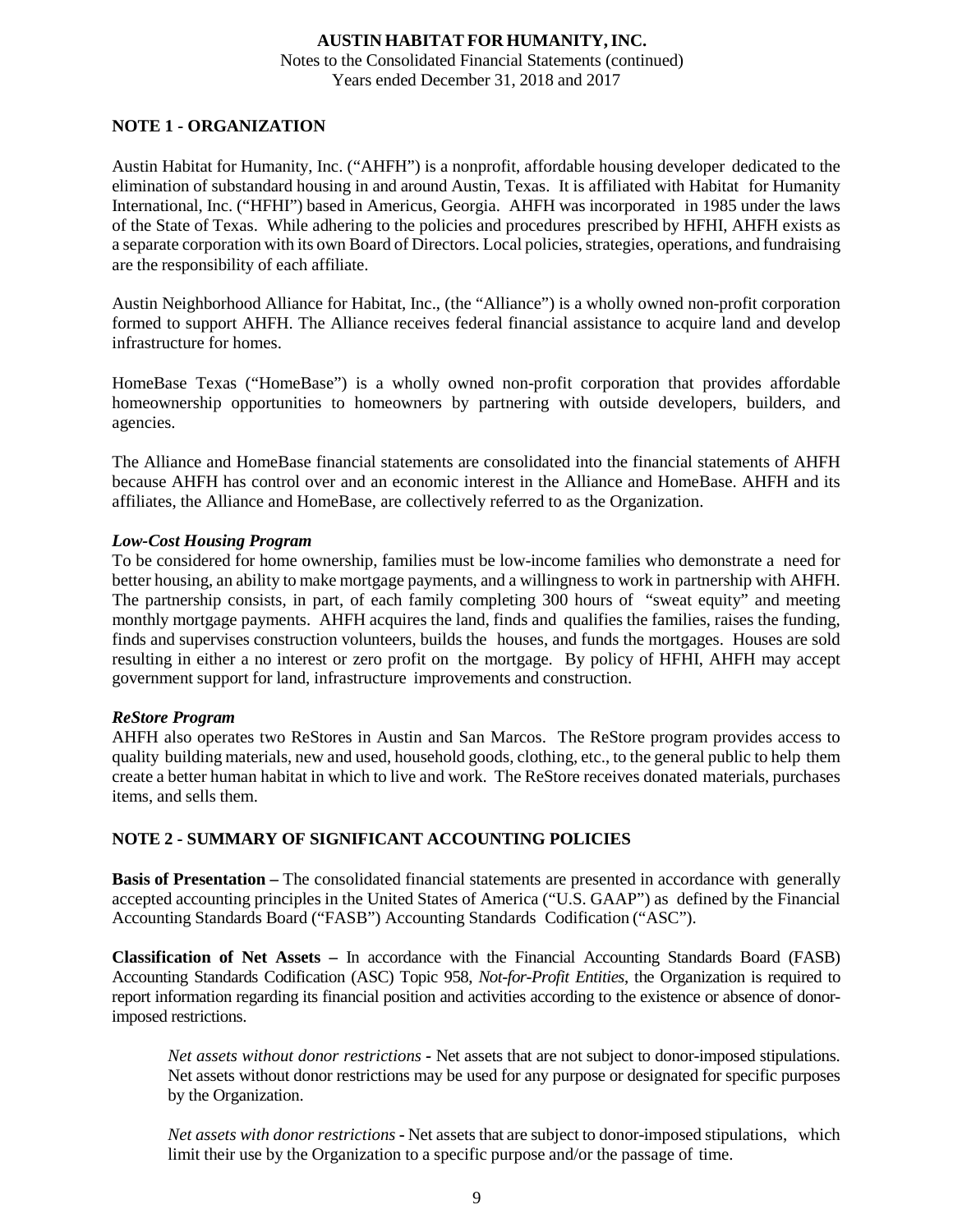#### Notes to the Consolidated Financial Statements (continued) Years ended December 31, 2018 and 2017

**Use of Estimates –** The preparation of consolidated financial statements in conformity with U.S. GAAP requires management to make estimates and assumptions that affect certain reported amounts and disclosures. Accordingly, actual results could differ from those estimates. Significant estimates include the fair value of investments, allowances for uncollectable receivables, useful lives of property and equipment, functional expense allocation, and the valuation of in-kind services and materials.

**Advertising Costs –** Advertising costs are expensed when incurred. Advertising expense for the years ended December 31, 2018 and 2017 were \$327,309 and \$401,990, respectively.

**Fair Value Measurements –** The Organization measures and discloses fair value measurements in accordance with the authoritative literature. Fair value is the price that would be received to sell an asset or paid to transfer a liability in an orderly transaction between market participants at the measurement date. Fair value accounting requires characterization of the inputs used to measure fair value into a three-level fair value hierarchy as follows:

Level 1 **-** Inputs based on quoted market prices in active markets for identical assets or liabilities. An active market is a market in which transactions occur with sufficient frequency and volume to provide pricing information on an ongoing basis.

Level 2 **-** Observable inputs that reflect the assumptions market participants would use in pricing the asset or liability developed based on market data obtained from sources independent from the entity.

Level 3 **-** Unobservable inputs that reflect the Organization's own assumptions about the assumptions market participants would use in pricing the asset or liability developed based on the best information available.

**Cash and Cash Equivalents –** The Organization considers all highly liquid investments with an original maturity of three months or less to be cash equivalents.

**Restricted Cash –** As a condition of the loan agreements with HFHI-SA NMTC VI, LLC and CCM Community Development XXVII, LLC and through its investment in two New Market Tax Credit ("NMTC") programs (Note 5), AHFH has established separate bank accounts for receiving and disbursing certain amounts related to the NMTC transactions. Total restricted cash was \$17,670 and \$45,229 as of December 31, 2018 and 2017, respectively.

**Investments, at fair value –** Investments in mutual funds are carried at fair market value based on quoted market prices. Any changes in market value are reported in the consolidated statements of activities as increases or decreases to investment income.

**Investments, at cost - NMTC –** In November 2011, AHFH invested, along with eleven other Habitat affiliates, in a joint venture named HFHI-SA Leverage IX, LLC with 4.82% ownership to take advantage of NMTC financing. In July 2012, AHFH participated in a second NMTC transaction along with eleven other Habitat affiliates. As a result of this transaction, AHFH acquired a 9.09% ownership in a joint venture named CCML Leverage II, LLC. Since AHFH has no ability to influence the operating or financial policies of HFHI-SA Leverage IX, LLC and CCML Leverage II, LLC, the cost method is used to account for these investments. Under that method, AHFH records income only to the extent of distributions received. The Organization has capitalized, as, certain structuring and guarantee fees and closing costs for the loans to finance these investments and construction costs. These fees are being amortized to interest expense over seven to sixteen years and are reflected as costs of the investments.

**Accounts Receivable –** Accounts receivable is recorded at the amount the Organization expects to collect on outstanding balances. The Organization has not recorded an allowance for uncollectible accounts receivables at December 31, 2018 or 2017 as management believes all balances to be collectible.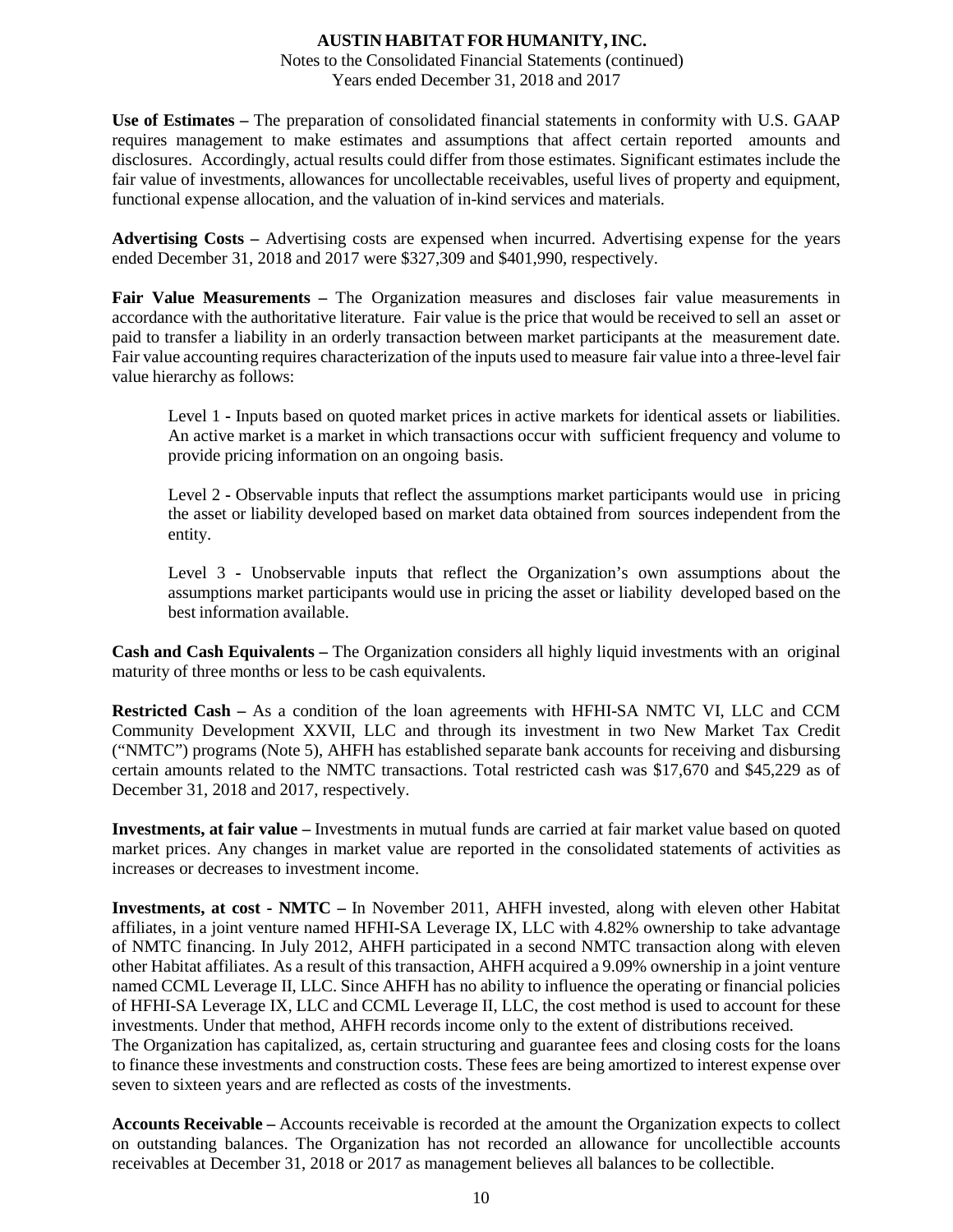Notes to the Consolidated Financial Statements (continued) Years ended December 31, 2018 and 2017

**Pledges Receivable –** Pledges receivable is recorded at the amount the Organization expects to receive from donors. Promises to give are recorded at fair value if expected to be collected in one year and at net present value if expected to be collected in more than one year. Although the Organization has not experienced material uncollectible amounts in the past, an allowance for uncollectible pledges receivable has been established. The allowance at December 31, 2018 and 2017, was \$70,167 and \$58,282, respectively. The Organization did not apply a net present value discount on the pledges receivable balance as of December 31, 2018 and 2017 as management considered the amount to be insignificant.

**Notes Receivable, 2nd Liens –** Notes receivable is a deferred repayable second lien with the first payment due after 30 years, amortizing over five years thereafter. The second lien is attached to a home sale to qualified applicants under the HomeBase Texas program. The first lien is provided for by a traditional thirdparty lender. The second lien is due and payable between 30-35 years to allow for the first lien to have been paid off and provides a subsidy that allows the home sale to meet the affordability requirements of the HomeBase Texas program. These notes are discounted based upon prevailing market interest rates for lowincome housing at the inception of the mortgages. The Organization has not recorded an allowance for uncollectible notes receivable at December 31, 2018 or 2017 as management believes all balances to be collectible.

**Home Sales and Mortgages Receivable –** Home sales represent the sale to qualified families of houses built in Austin, Texas, or the Greater Austin Area, by the Organization. Homes are sold at affordable prices and the sales are financed by the Organization utilizing non-interest bearing 15 to 35-year mortgages due in monthly installments from the families. The mortgages are secured by the underlying real estate and are carried at the unpaid principal balances. On certain older loans, a "soft" (0% interest, deferred, forgivable after 30 years) second mortgage was used to secure the difference between the affordable mortgage amount and the market value. This practice ended in 2016 with the addition of a deed restriction that effectively locked this equity into the property, making it inaccessible to the homeowner at resale.

Mortgages receivable is discounted based upon prevailing market interest rates for low-income housing at the inception of the mortgages. The financing discounts are amortized and reflected as mortgage discount and amortization in the accompanying consolidated statements of activities when mortgage payments are collected.

The Organization monitors the mortgages on a monthly basis and considers all mortgages to be collectible, thus no allowance for loan losses has been recorded. The Organization maintains a partner relationship with the mortgagees ("partner families"). However, the Organization will consider foreclosure proceedings on any delinquent accounts if the partner family ceases to have the ability to pay and make payments on the mortgage or no longer has a willingness to partner with the Organization. At December 31, 2018 and 2017, the Organization had no investment in foreclosed loans.

**ReStore Inventory –** ReStore inventory consists of donated building materials, household items and clothing as well as purchased building materials available for sale. Donated inventory is recorded as in-kind contributions at fair value when received based on estimated sales value. Purchased inventory is stated at the lower of cost or market determined by the first-in first-out method.

**Home Construction in Progress –** Home construction in progress represents home construction and land costs incurred on incomplete homes in progress and completed homes not yet conveyed to the recipient family. Once sold and conveyed, the home costs are expensed to cost of homes sold in the accompanying consolidated statements of activities.

**Land Held for Development –** Land held for development includes the costs of purchasing and developing land. These costs are capitalized to this account until the lot is build ready. Once construction of a home on a lot is completed, the cost of the associated lot is expensed in cost of homes sold on the accompanying consolidated statement of activities.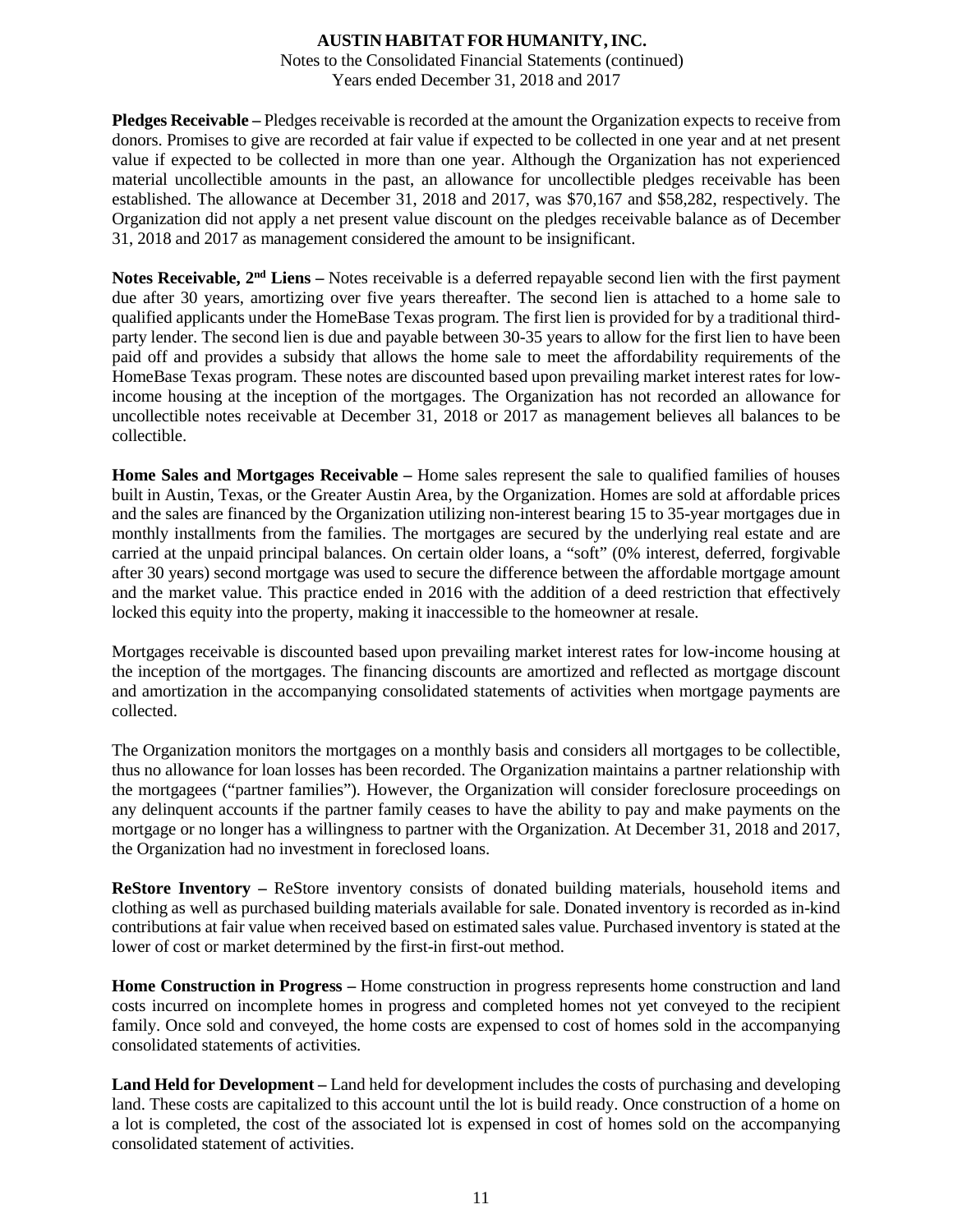Notes to the Consolidated Financial Statements (continued) Years ended December 31, 2018 and 2017

**Property and Equipment –** Property and equipment consists of land, buildings, and equipment. Property and equipment additions are recorded at cost if purchased or estimated fair value if donated less accumulated depreciation. The Organization capitalizes all additions over \$1,000 and expenses maintenance and repairs that do not improve or extend the useful lives of the respective assets. Depreciation is calculated on a straightline basis over the estimated useful lives of the respective assets. Estimated useful lives are three to five years for computer equipment; five years for building improvements, software and vehicles; three to seven years for tools and construction equipment; and twenty to forty years for completed houses and buildings. Property and equipment under capital lease is amortized over the shorter of the lease term or the expected useful life of the asset.

Long-lived assets subject to amortization are reviewed for impairment whenever events or circumstances indicate that the amount recorded may not be recoverable. An impairment loss is recognized by the amount in which the carrying amount of the asset exceeds fair value, if the carrying amount of the asset is not recoverable. Management believes there has been no impairment of such assets as of December 31, 2018 and 2017.

**Debt Issuance Costs** – Debt issuance costs associated with long-term debt are recorded as a reduction of the related debt balance and amortized to interest expense over the term of the related arrangement.

**Notes Payable – TDHCA** – The Texas Department of Housing and Community Affairs Department ("TDHCA") administers the Owner-Builder Loan Program, also known as the Texas Bootstrap Loan Program ("Bootstrap Program"). The Bootstrap Program is a self-help housing construction program that provides the owners and builders of very low-income families an opportunity to purchase or refinance real property on which to build new housing or repair their existing homes through "sweat equity." Owner builder's household income may not exceed 60% of Area Median Family Income. The Bootstrap Program notes payable are discounted based upon prevailing market interest rates at the inception of the mortgage. The financing discounts are amortized and reflected as mortgage discount and amortization in the accompanying consolidated statements of activities as the mortgage payments are made.

**Contribution Revenue –** All contributions, including home building sponsorship revenues and non-cash contributions, are recorded at their fair value and are considered to be available for operations of the Organization unless specifically restricted by the donor. Unconditional promises to give cash and other assets are reported as net assets with donor restrictions if they are received with donor stipulations that limit the use of donated assets. When donor restrictions expire, that is, when a stipulated time restriction ends or restricted purpose is accomplished, the related net assets are reclassified to net assets without donor restrictions. This is reported in the accompanying consolidated statements of activities as net assets released from restrictions. Contributions that are restricted by the donor are reported as increases in net assets without donor restrictions if the restrictions expire within the fiscal year in which the contributions are received. Conditional promises to give are recognized only when the conditions on which they depend are substantially met and the promises become unconditional.

**ReStore Sales Revenue –** The Organization operates two thrift retail stores. The stores provide access to quality building materials, new and used household goods, clothing, furnishings, and other construction materials and is open to the general public. The store receives donated materials and purchases items for resale. Sales are recognized on a daily basis as they occur.

**Government Grant Revenue –** The Organization receives funding from governmental financial assistance programs that supplement its traditional funding sources. The awards provide for reimbursement of qualifying costs incurred, as defined in the underlying award agreements. The Organization recognizes revenue from these awards as services are rendered and expenses are incurred.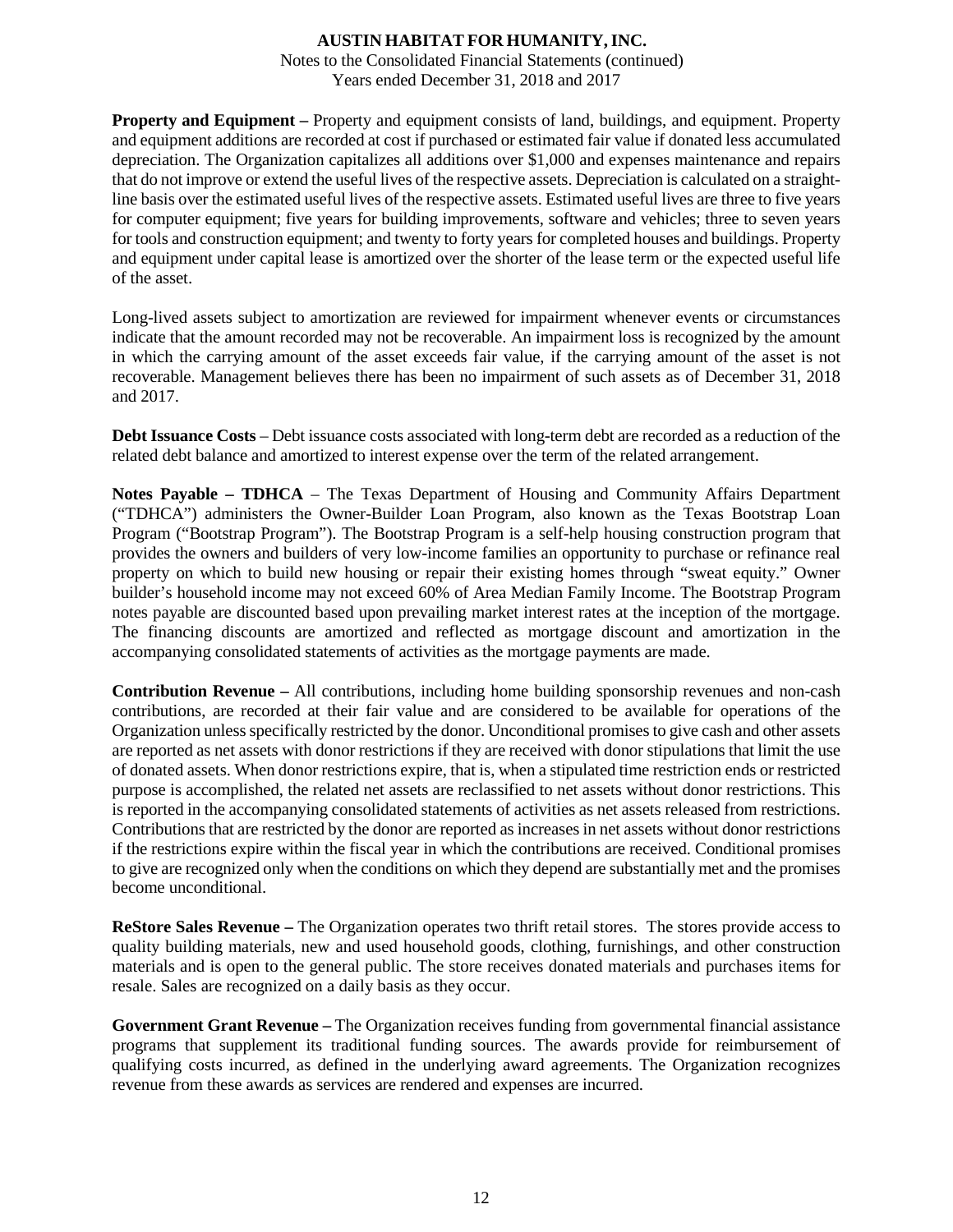Notes to the Consolidated Financial Statements (continued) Years ended December 31, 2018 and 2017

**Home Building Sponsorship Revenues –** The Organization sells sponsorship opportunities to local businesses and organizations to underwrite the costs of constructing a house. In addition to recognition as an Austin Habitat for Humanity partner, typically the sponsorship includes the option for the entity to volunteer on the build site. Sponsorship revenues are recognized in the year that the house is constructed.

**In-Kind Contributions of Labor –** A substantial number of volunteers have made significant contributions of their time to the Organization's program and supporting services. Donated services are recognized as contributions if the services (1) create or enhance non-financial assets, or (2) require specialized skills, are performed by people with those skills, and would otherwise be purchased by the Organization. Under those criteria, volunteer time and professional services donated to construct homes is recognized as contribution revenue and capitalized as home construction in progress. When homes are transferred to recipient families, home construction in progress is recorded as a component of cost of homes sold within the accompanying consolidated statements of activities.

**Functional Expense Allocation –** The costs of providing various programs and other activities have been summarized on a functional basis in the consolidated statements of activities. Accordingly, certain expenses are allocated between functional categories based on management's estimates. Expenses relating to more than one function are allocated to low-cost housing program, ReStore program, fundraising, and management and general based on employee time and effort estimates. Allocations to low-cost housing and ReStore programs are for activities that result in services being distributed to beneficiaries, donors, or others that fulfill the mission of the Organization. Allocations to management and general expenses include accounting, general management and oversight, audit, budgeting, human resources, legal and admin support of the board of directors. Allocations for fundraising are primarily for fundraising activities for operations. Management and general expenses include those expenses that are not directly identifiable with any other specific function but provide overall support and direction of the Foundation.

**Federal Income Taxes –** AHFH, the Alliance, and HomeBase are all non-profit organizations exempt from federal income taxes under Section  $501(c)(3)$  of the Internal Revenue Code, except with respect to any unrelated business income. AHFH, the Alliance and HomeBase did not incur any tax liabilities for unrelated business income during the years ended December 31, 2018 or 2017. The Board assesses uncertainties in income taxes in its consolidated financial statements and uses a threshold of more-likely-than-not for recognition and derecognition of tax positions taken. There is no provision or liability for federal income taxes in the accompanying consolidated financial statements related to the Organization. AHFH, the Alliance, and HomeBase file Form 990 tax returns in the U.S. federal jurisdiction and are subject to routine examinations of its returns. However, there are no examinations currently in progress. The Board's management believes it is no longer subject to income tax examinations for years prior to 2015.

**Recent Accounting Pronouncements –** In May 2014, the FASB issued Accounting Standards Update ("ASU") 2014-09, *Revenue Recognition* (Topic 606). The update is a comprehensive new revenue recognition model that requires a company to recognize revenue to depict the transfer of goods or services to a customer at an amount that reflects the consideration it expects to receive in exchange for those goods or services. ASU 2014-09 also requires additional disclosure about the nature, amount, timing, and uncertainty of revenue and cash flows arising from customer contracts, including significant judgments and changes in judgments and assets recognized from costs incurred to obtain or fulfill a contract. This ASU is effective for annual and interim periods beginning after December 15, 2018. Early adoption is permitted. Companies may use either a full retrospective or a modified retrospective approach to adopt ASU 2014-09. The Organization is currently evaluating the effect that the adoption of this ASU will have on its consolidated financial statements.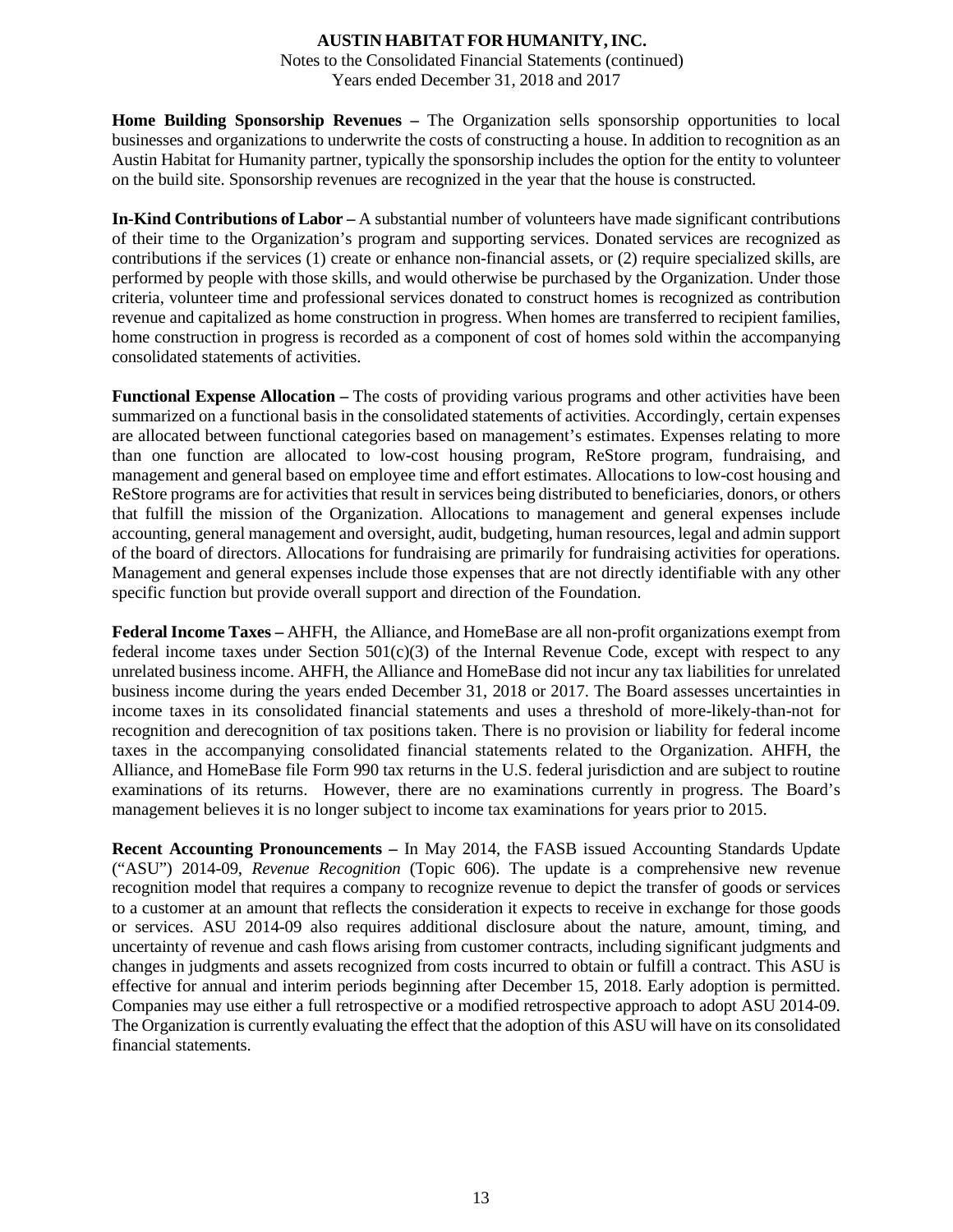Notes to the Consolidated Financial Statements (continued) Years ended December 31, 2018 and 2017

In January 2016, the FASB issued ASU 2016-01, *Recognition and Measurement of Financial Assets and Financial Liabilities.* This ASU removes the current guidance regarding classification of equity securities into different categories (i.e., trading or available-for-sale) and requires that equity investments generally be measured at fair value with changes in fair value recognized in net income. For non-public companies, the ASU is effective for years beginning after December 15, 2018. Early adoption is permitted. The Organization is currently evaluating the impact of ASU 2016-01 on its consolidated financial statements.

In February 2016, the FASB issued ASU 2016-02, *Leases (Topic 842)*. This update requires a lessee to recognize a right-of-use asset and a lease liability under most operating leases in its balance sheet. For nonpublic companies, the ASU is effective for years beginning after December 15, 2019. Early adoption is permitted. The Organization is currently evaluating the impact of ASU 2016-02 on its consolidated financial statements.

In April 2016, the FASB issued ASU 2016-18, *Statement of Cash Flows (Topic 230), Restricted Cash*. This update requires that a statement of cash flows explain the change during the period in the total of cash, cash equivalents, and amounts generally described as restricted cash or restricted cash equivalents. Therefore, amounts generally described as restricted cash and restricted cash equivalents would be included with cash and cash equivalents when reconciling the beginning-of-period and end-of-period total amounts shown on the statement of cash flows. For private companies, the ASU is effective for years beginning after December 15, 2018. The Organization has elected to not early adopt this ASU as of December 31, 2018.

In August 2016, the FASB issued ASU 2016-14, *Presentation of financial statements of Not-for-Profit Entities, as an update to ASC 958, Not-for-Profit Entities*. This update makes several improvements to current reporting requirements that address complexities in the use of the currently required three classes of net assets and enhance required disclosures related to donor restrictions of net assets. The updated guidance will be effective for annual periods beginning after December 15, 2017, and interim periods within fiscal years beginning after December 15, 2018. Early adoption is permitted. The new guidance should be applied on a retrospective basis. The updated guidance will result in a change in the classes of net assets reported on the face of the statement of financial position from three classes (unrestricted, temporarily restricted and permanently restricted) to two classes (net assets without donor restrictions and net assets with donor restrictions). The Organization adopted this update as of January 1, 2018. No other material impact is expected.

In June 2018, the FASB issued ASU 2018-08, *Not-for-Profit Entities (Topic 958): Clarifying the Scope and the Accounting Guidance for Contributions Received and Contributions Made*, which is intended to clarify and improve the scope and the accounting guidance for contributions received and made, primarily by notfor-profit organizations. The amendments in this ASU provide a more robust framework for determining whether a transaction should be accounted for as a contribution or as an exchange transaction. ASU 2018-18 is effective for all entities for fiscal years, and interim periods within those fiscal years, beginning after December 15, 2019. Early adoption is permitted. The Organization is currently evaluating the impact of ASU 2018-08 on its consolidated financial statements.

**Reclassification –** Certain amounts in the prior year have been reclassified to conform to the presentation adopted in the current year. There was no impact on net assets as a result of reclassifications.

**Management's Review** – The Organization evaluates events that occur subsequent to the statement of financial position date of periodic reports, but before financial statements are issued for periods ending on such dates, for possible adjustment to such financial statements or other disclosure. This evaluation generally occurs through the date at which the Organization's consolidated financial statements are available for issuance. For the consolidated financial statements as of and for the year ending December 31, 2018, this date was July 31, 2019.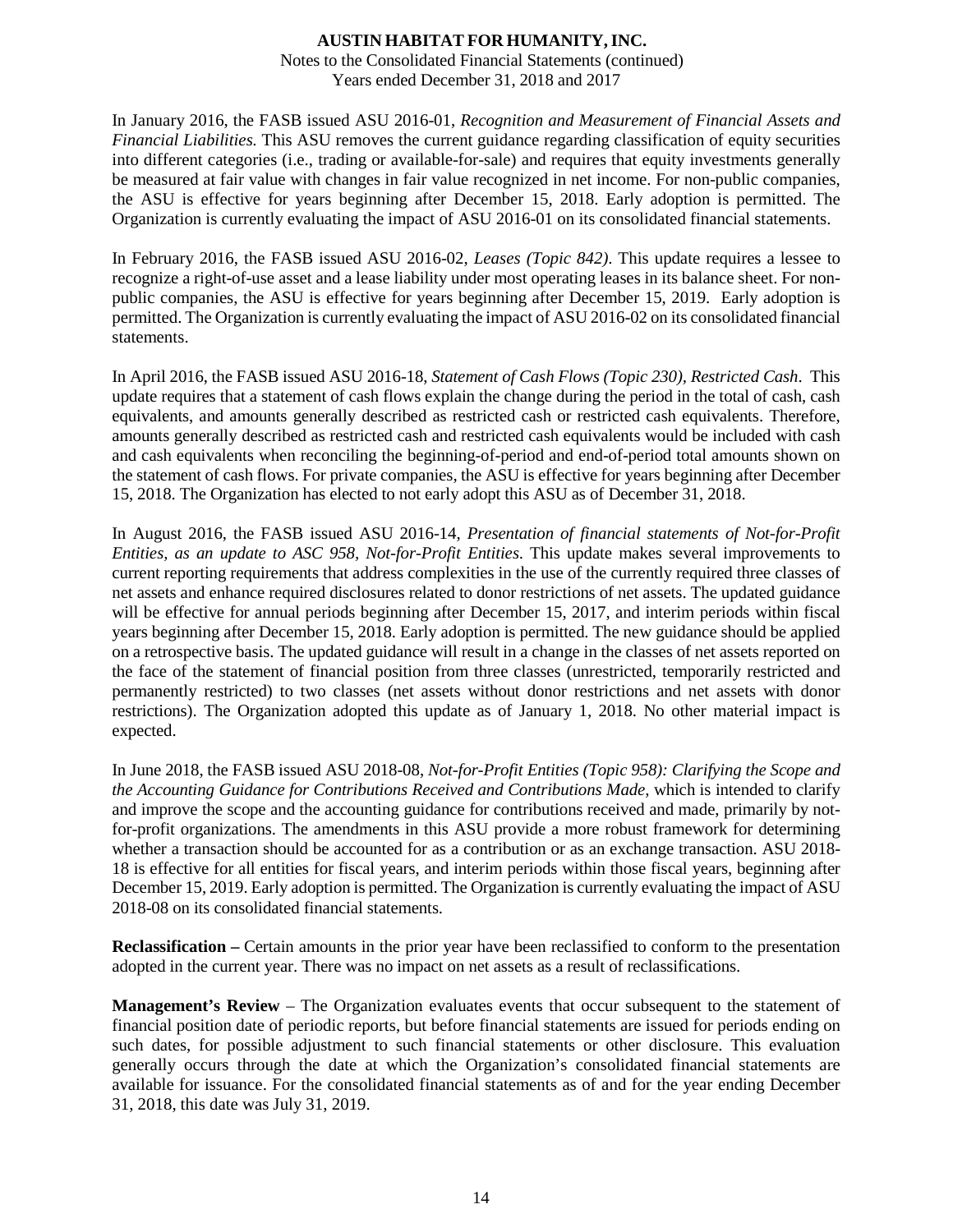#### **AUSTIN HABITAT FOR HUMANITY,INC.** Notes to the Consolidated Financial Statements (continued) Years ended December 31, 2018 and 2017

### **NOTE 3 – LIQUIDITY**

The Organization's financial assets available within one year of the balance sheet date for general expenditure are as follows:

| Cash and cash equivalents  | S | 2,198,363 |
|----------------------------|---|-----------|
| Investments, at fair value |   | 15.454    |
| Accounts receivable, net   |   | 379,407   |
|                            | S | 2.593.224 |

None of the above financial assets are subject to donor or other contractual restrictions that make them unavailable for general expenditure within one year of the balance sheet date. Receivable balances are expected to be collected within one year. The Organization has a goal to maintain financial assets, which consist of cash, money markets, mutual funds, and accounts receivable, on hand to meet five months of normal operating expenses, which are, on average, approximately \$2.5 million. As part of its liquidity management, the Organization invests cash in excess of daily requirements in various short-term investments including cash, money markets, and mutual funds.

Total net assets without donor restrictions as of December 31, 2018 were approximately \$17.9 million. This is sufficient capital to fund the anticipated growth of the Organization over the next twelve months as well as any unanticipated contingencies or losses. Additionally, the Organization has approximately \$2,000,000 of undrawn credit available if there is an unforeseen need for cash.

# **NOTE 4 – CONCENTRATIONS OF CREDIT RISK**

Financial instruments which potentially subject the Organization to concentrations of credit risk consist principally of cash and cash equivalents, investments and its receivables.

The Organization places its cash and cash equivalents with a limited number of high-quality financial institutions and may exceed the amount of insurance provided on such deposits. Management believes no significant risk exists with respect to cash and cash equivalents.

Investments do not represent a significant concentration of credit risk due to the diversification of the Organization's portfolio among instruments and issues. However, investment securities, including money market funds, are exposed to various risks, such as interest rate, market and credit risks. Due to the level of risk associated with certain investment securities, it is at least reasonably possible that changes in the nearterm could materially affect the amounts reported in the statement of financial position.

The Organization does not maintain collateral for its receivables except for mortgages and notes receivable and does not believe significant risk exists at December 31, 2018 or 2017. Credit risk for mortgages and notes receivable is concentrated because substantially all of the balances are due from individuals located in the same geographic region. Management considered the collateral pledged from mortgages and notes receivable to be adequate at December 31, 2018 and 2017.

#### **NOTE 5 – INVESTMENTS**

#### *Investments at fair value*

Marketable investments are stated at fair value using quoted prices in active markets and consisted of mutual funds at December 31, 2018 and 2017. The inputs used to determine the fair value of mutual funds were considered Level 1.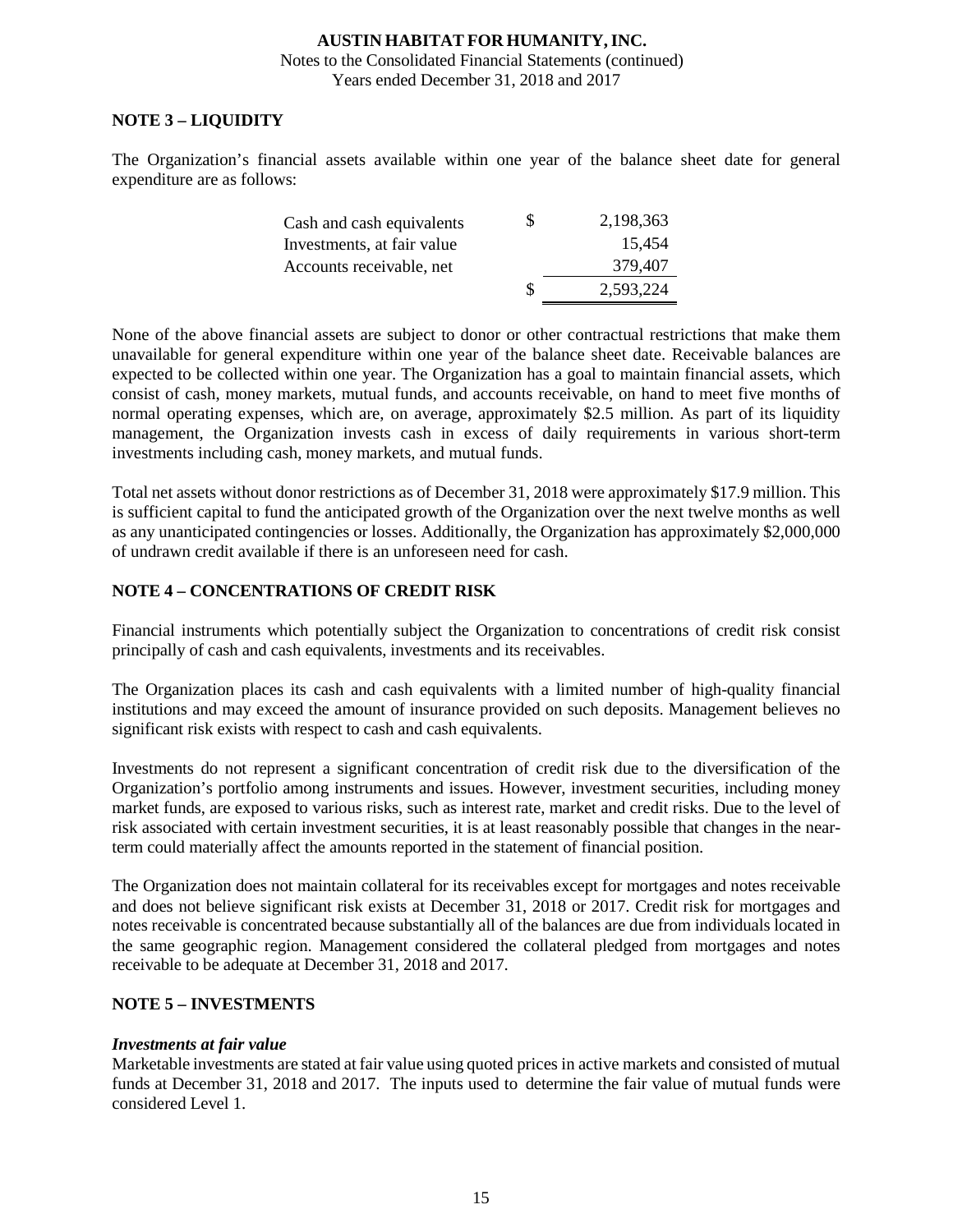Notes to the Consolidated Financial Statements (continued) Years ended December 31, 2018 and 2017

#### *Investments at cost*

AHFH participated in NMTC programs in November 2011 and in July 2012. The programs, administered by the U.S. Department of the Treasury, provide funds from outside investors to eligible organizations for investment in qualified low-income community investments. Outside investors receive new markets tax credits to be applied against their federal tax liability. Program compliance requirements included creation of promissory notes and investments in qualified community development entities ("CDE or sub-CDE"). Tax credit recapture is required if compliance requirements are not met over a seven-year period after each transaction settlement date.

In November 2011, AHFH invested \$1,000,044 in HFHI-SA Leverage IX, LLC and secured a 16-year loan in the amount of \$1,320,965 payable to the sub-CDE named HFHI-SA NMTC VI, LLC (see Note 5). The loan proceeds are to be used solely for the purpose of constructing and selling qualified housing properties to low income residents. The loan requires semi-annual interest only payments until November 15, 2018 at 0.75%. Commencing November 15, 2018, semi-annual principal payments are due through maturity date of July 13, 2026. The loan is secured by substantially all the assets acquired by AHFH from the project loan proceeds. As part of the NMTC program, 99.98% of the interest payments will be refunded to the Organization on a semi-annual basis.

In November 2018, HFHI-SA Investment Fund VI, LLC (the "Fund"), the effective owner of HFHI-SA NMTC VI, LLC (holder of the promissory note due from AHFH), exercised a put option. Under the terms of the put option agreement, HFHI-SA Leverage IX, LLC purchased the ownership interest of the Fund. Exercise of the option effectively allowed AHFH to extinguish its outstanding debt owed to the Fund. The result of the extinguishment of the debt offset by the sale of AHFH's investment in the Fund was a gain of \$322,727 in 2018 and is included in other income in the consolidated statement of activities and changes in net assets.

In July 2012, AHFH invested \$1,431,009 in CCML Leverage II, LLC and secured a 16-year loan in the amount of \$1,880,000 payable to the sub-CDE named CCM Community Development XXVII, LLC (see Note 5). The loan proceeds are to be used solely for the purpose of constructing and selling qualified housing properties to low income residents. The loan requires semi-annual interest only payments until November 10, 2019 at 0.76%. Commencing November 10, 2019, semi-annual principal payments are due through maturity date of July 26, 2027. The loan is secured by substantially all the assets acquired by AHFH from the project loan proceeds. As part of the NMTC program, 99.99% of the interest payments will be refunded to the Organization on a semi-annual basis.

In August 2019, CCM CD 27 Investment Fund, LLC (the "Fund"), the effective owner of CCM Community Development XXVII, LLC (holder of the promissory note due from AHFH), is expected to exercise a put option. Under the terms of the put option agreement, CCML Leverage II, LLC is expected to purchase the ownership interest of the Fund. Exercise of the option will effectively allow AHFH to extinguish its outstanding debt owed to the Fund.

The investments in these joint ventures are reported at cost using the cost method. For the years ended December 31, 2018 and 2017, AHFH received \$14,310 and \$24,266 in distributions, respectively. These distributions are reported as investment income in the consolidated statements of activities. During the years ended December 31, 2018 and 2017, the total interest expense associated with the amortization of the related debt issuance costs were \$36,351 and \$17,921, respectively. At December 31, 2018 and 2017, the balance in these joint ventures was \$1,520,548 and \$2,491,147, respectively.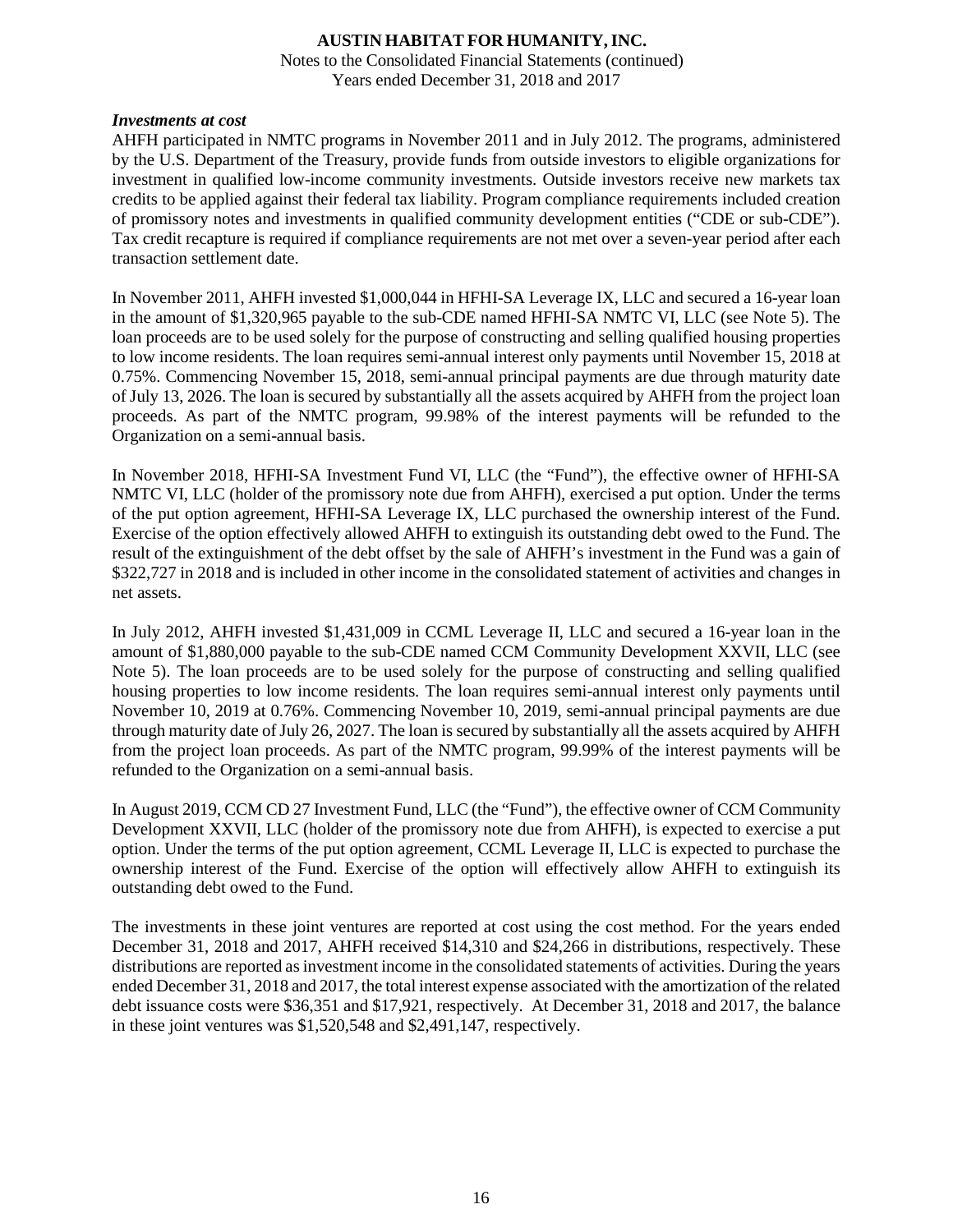Notes to the Consolidated Financial Statements (continued) Years ended December 31, 2018 and 2017

#### **NOTE 6 – RELATED PARTY TRANSACTIONS AND AFFILIATIONS**

Contributions from members of the Board of Directors for the years ended December 31, 2018 and 2017 were \$218,626 and \$231,732, respectively. Pledges receivable from Board of Directors and employees of AHFH for the years ended December 31, 2018 and 2017 were \$606,368 and \$405,400, respectively. Expenses paid by the Organization for services provided by board of director related businesses for the years ended December 31, 2018 and 2017 were \$1,773,616 and \$350,042, respectively.

The Organization operates within a covenant agreement with HFHI. The Organization tithes to support HFHI's international homebuilding work. Tithes to HFHI totaled \$68,996 and \$53,000 for the years ended December 31, 2018 and 2017, respectively.

The United States Department of Housing and Urban Development ("HUD") has awarded grants to HFHI under the Self-Help Home Ownership Program ("SHOP") for land acquisition and infrastructure improvements for houses. Grant funds are passed through by HFHI directly to participating U.S. affiliates in the form of a 75% grant and 25% loan. Notes payable to HFHI under SHOP arrangements totaled \$6,748 and \$11,224 at December 31, 2018 and 2017, respectively, and are included in notes payable in the consolidated statements of financial position.

#### **NOTE 7 – MORTGAGES AND NOTES RECEIVABLE**

Mortgages receivable consisted of the following at December 31:

|                                                               | 2018        |      | 2017        |
|---------------------------------------------------------------|-------------|------|-------------|
| Gross mortgages receivable                                    | 15,290,444  | - \$ | 14,731,866  |
| Financing discount based on imputed interest at rates ranging |             |      |             |
| from $4\%$ to $8\%$                                           | (5,573,302) |      | (5,461,202) |
| Mortgages receivable, net of unamortized discount             | 9,717,142   |      | 9,270,664   |
| Current portion of mortgages receivable                       | (846, 812)  |      | (816, 838)  |
|                                                               | 8,870,330   |      | 8,453,826   |

Mortgages receivable were valued using the income approach and inputs were considered Level 2 under the fair value hierarchy. Gross undiscounted future mortgage payments scheduled to be collected at December 31, 2018 are as follows:

| 2019       | \$<br>846,812    |
|------------|------------------|
| 2020       | 819,856          |
| 2021       | 816,409          |
| 2022       | 800,375          |
| 2023       | 782,189          |
| Thereafter | 11,224,803       |
| Total      | \$<br>15,290,444 |

Notes receivable on 2<sup>nd</sup> liens consisted of the following at December 31:

|                                                               | 2018        |      | 2017        |
|---------------------------------------------------------------|-------------|------|-------------|
| Gross notes receivable for $2nd$ lien                         | 3.115.257   | - \$ | 3.110.446   |
| Financing discount based on imputed interest at rates ranging |             |      |             |
| from $4\%$ to $8\%$                                           | (2,233,052) |      | (2,295,169) |
| Notes receivable on $2nd$ liens, net of unamortized discount  | 882.205     |      | 815,277     |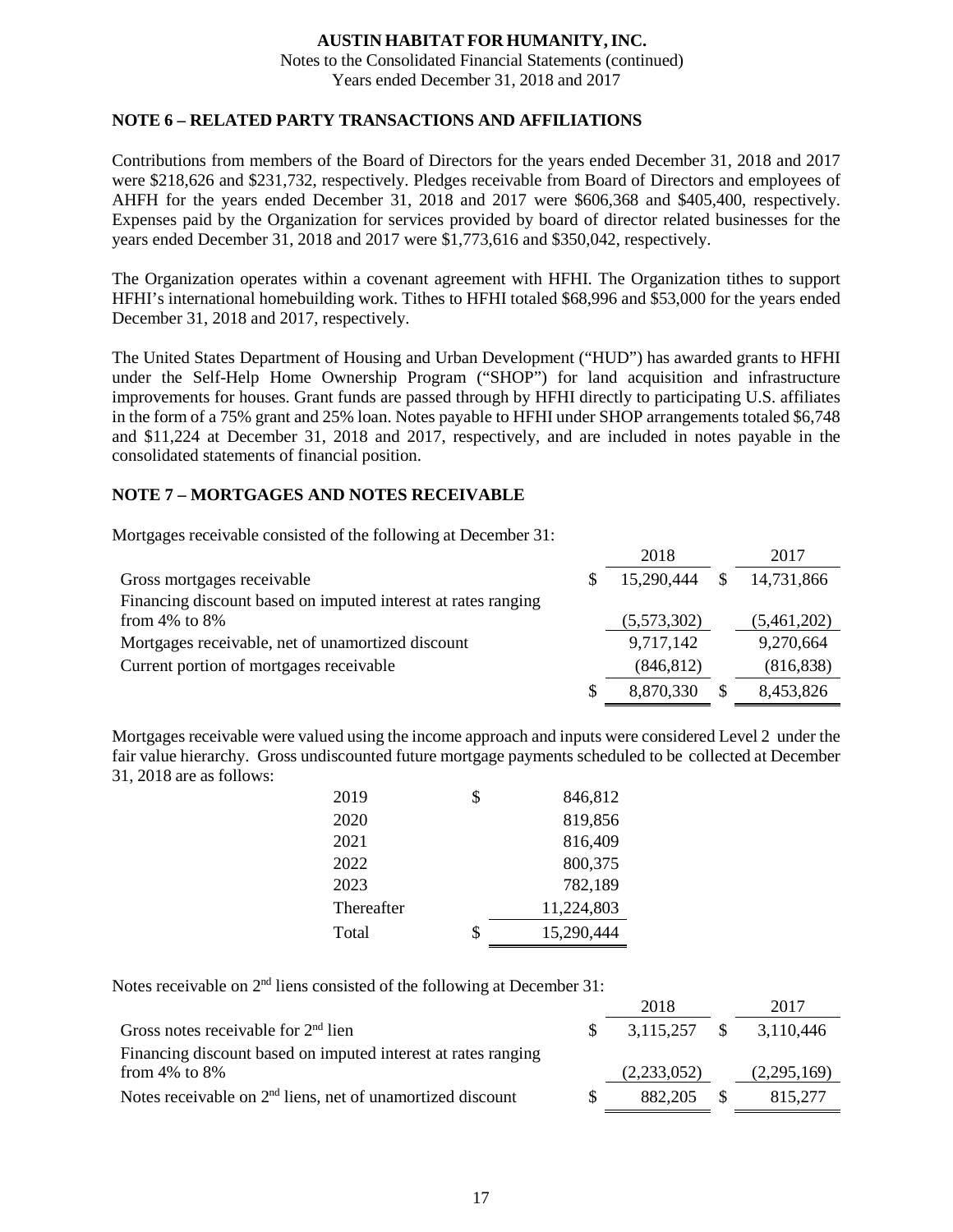Notes to the Consolidated Financial Statements (continued) Years ended December 31, 2018 and 2017

### **NOTE 8 – RESTORE INVENTORY**

ReStore inventory consisted of the following at December 31:

|                            | 2018    |    | 2017    |
|----------------------------|---------|----|---------|
| Donated Goods              | 195,729 | -S | 155,000 |
| <b>Purchased Materials</b> | 612.300 |    | 464.453 |
|                            | 808,029 |    | 619.453 |

#### **NOTE 9 – PROPERTY AND EQUIPMENT**

Property and equipment consisted of the following at December 31:

|                             | 2018            | 2017            |
|-----------------------------|-----------------|-----------------|
| Land                        | \$<br>3,090,000 | \$<br>3,090,000 |
| Building and improvements   | 6,843,975       | 6,763,658       |
| Equipment                   | 499,042         | 414,603         |
| Trucks                      | 267,929         | 267,929         |
| Total                       | 10,700,946      | 10,536,190      |
| Accumulated depreciation    | (1, 195, 252)   | (943, 637)      |
| Property and equipment, net | \$<br>9,505,694 | \$<br>9,592,553 |

Property and equipment financed under capital lease obligations totaled \$259,433 and \$289,921, net of accumulated amortization of \$100,264 and \$69,776, as of December 31, 2018 and 2017, respectively. Total depreciation and amortization expense associated with property and equipment was \$251,615 and \$251,949 for the years ended December 31, 2018 and 2017, respectively.

# **NOTE 10 – PLEDGES RECEIVABLE**

The Organization received pledges to cover the costs of the capital campaign. Pledges are stated at their realizable value, net of a discount on long-term pledges, and an allowance for uncollectible pledges.

Net pledges receivable consists of the following at December 31, 2018 and 2017:

|                                                                      |    | 2018      |              | 2017      |
|----------------------------------------------------------------------|----|-----------|--------------|-----------|
| Capital campaign pledges                                             | \$ | 701,672   | -S           | 555,817   |
| Less: allowance for doubtful collections                             |    | (70, 167) |              | (58, 282) |
| Pledges receivable, net                                              | S  | 631,505   | $\mathbb{S}$ | 497,535   |
| Net pledges receivable maturity dates at December 31, 2018 and 2017: |    |           |              |           |
|                                                                      |    | 2018      |              | 2017      |
| Less than one year                                                   | \$ | 141,554   | -S           | 175,000   |
| One to five years                                                    |    | 560,118   |              | 380,817   |

Total \$ 701,672 \$ 555,817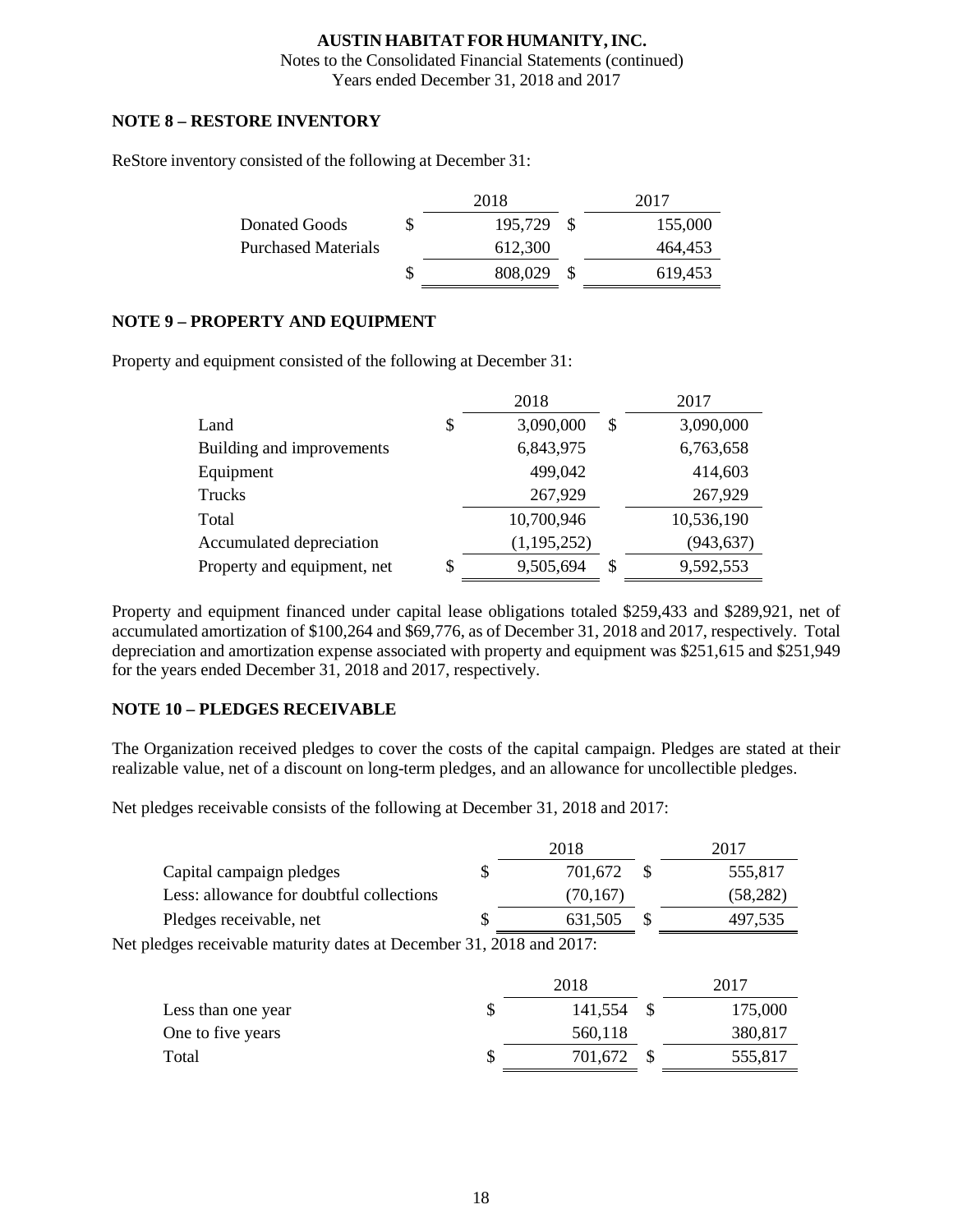Notes to the Consolidated Financial Statements (continued) Years ended December 31, 2018 and 2017

# **NOTE 11 – LONG-TERM DEBT**

Long-term debt consisted of the following at December 31:

|                                                                | 2018            |               | 2017      |
|----------------------------------------------------------------|-----------------|---------------|-----------|
| Notes payable to HFHI under SHOP grants                        | \$<br>6,748     | <sup>\$</sup> | 11,224    |
| Promissory note to HFHI-SA NMTC VI, LLC                        |                 |               | 1,320,965 |
| Promissory note to CCM Community Development XXVII, LLC        | 1,880,000       |               | 1,880,000 |
| Promissory note to banking institution                         | 4,859,773       |               | 5,023,973 |
| Total debt                                                     | 6,746,521       |               | 8,236,162 |
| Unamortized debt issuance costs                                | (54, 809)       |               | (64, 419) |
| Total debt, net of unamortized debt issuance costs             | 6,691,712       |               | 8,171,743 |
| Current portion of debt                                        | (162,998)       |               | (156,985) |
| Long-term debt, net of current portion and debt issuance costs | \$<br>6,528,714 |               | 8,014,758 |

The notes payable to Habitat for Humanity International ("HFHI") is a non-interest bearing and unsecured loan under the Self-Help Home Ownership Program ("SHOP") for land acquisition and infrastructure improvements for houses.

The promissory note to HFHI-SA NMTC VI, LLC, is a semi-annual interest note with payments due until November 15, 2018 at 0.75% followed by semi-annual principal payments due through the maturity date of July 13, 2026. This note is secured by substantially all of the assets acquired by AHFH from the NMTC project loan proceeds. During 2018, this note was extinguished along with the Organization's investment in the NMTC.

The promissory note to CCM Community Development XXVII, LLC, is a semi-annual interest note with payments until November 10, 2019 at 0.76% followed by semi-annual principal payments due through the maturity date of July 26, 2027. This note is secured by substantially all of the assets acquired by AHFH from the NMTC project loan proceeds.

On May 1, 2014, the Organization entered into a loan agreement for \$5,500,000 with Wells Fargo Bank for the purpose of financing the acquisition of the land and building which was used to start the Austin ReStore. The promissory note is a fixed interest rate note (3.82% at December 31, 2018 and 2017) with escalating monthly payments due through the maturity date of June 1, 2039. This note is secured by the Austin ReStore's land and building.

Future maturities of long-term debt at December 31, 2018 are as follows:

| 2019       | \$ | 162,998   |
|------------|----|-----------|
| 2020       |    | 280,714   |
| 2021       |    | 400,916   |
| 2022       |    | 409,419   |
| 2023       |    | 418,202   |
| Thereafter |    | 5,074,272 |
| Total      | ፍ  | 6,746,521 |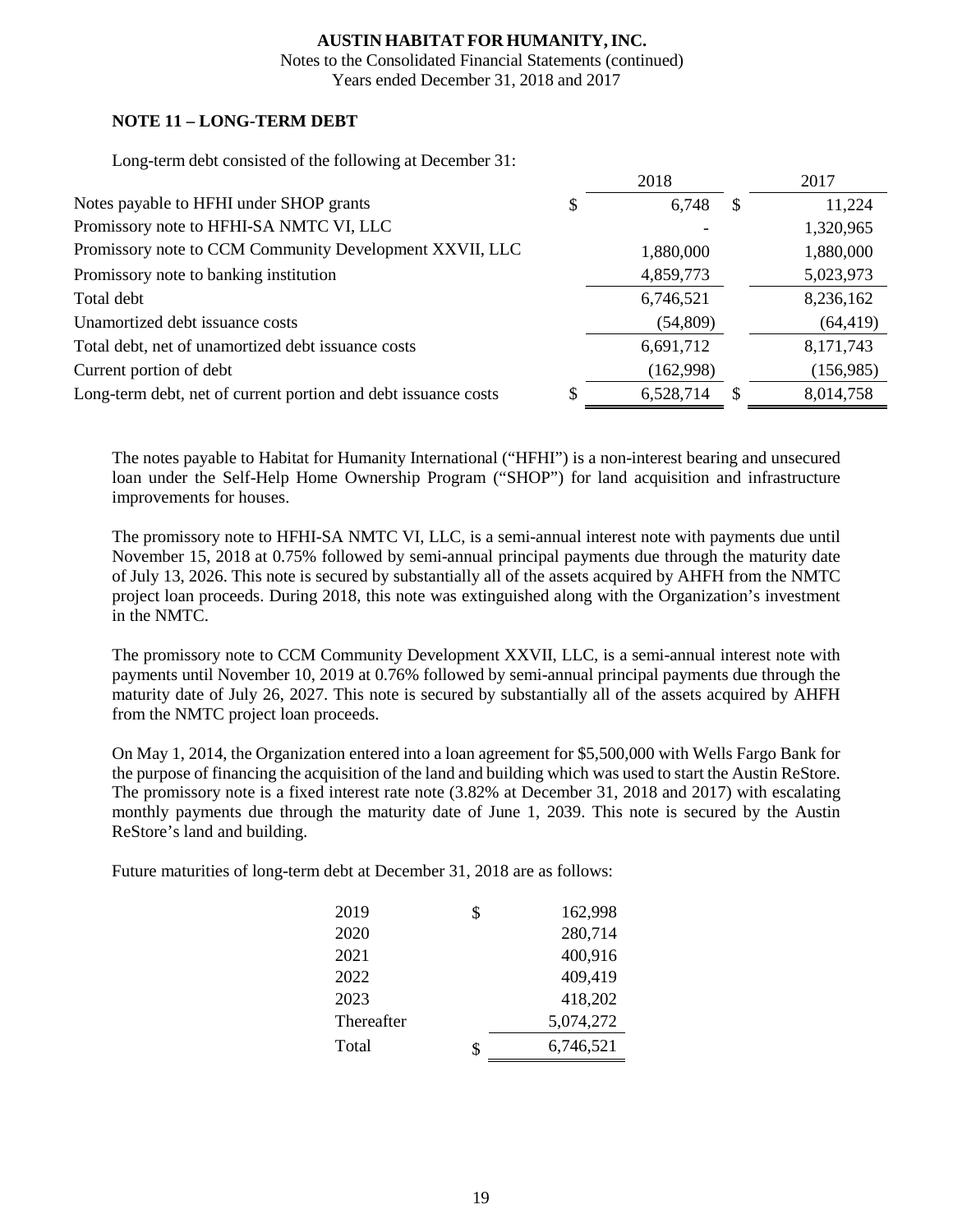Notes to the Consolidated Financial Statements (continued) Years ended December 31, 2018 and 2017

The credit facility (Note 12), notes payable and other long-term debt agreements contain certain financial covenants, including requirements for liquidity, earnings, and fixed charge coverage. The agreements also contain additional conditions limiting indebtedness, capital expenditures, and various other covenants as defined in the agreements. Failure to comply with the covenants could result in the debt being called by the lenders. As of December 31, 2018, and through the date of this report, the Organization was in compliance with such covenants.

#### **NOTE 12 – CREDIT FACILITY AND LETTERS OF CREDIT**

The Organization maintains a twelve-month revolving credit facility with a bank, renewable annually, that charges interest at a variable rate (5.5% at December 31, 2018). During the year ended December 31, 2017, the Organization amended the facility to extend the maturity date to April 2019. As amended, the maximum principal amount available under the line of credit is \$2,000,000. The credit facility was further amended on March 18, 2019 to extend the maturity date to April 15, 2021. No amounts have been drawn against this facility at December 31, 2018.

During the normal course of business, the Organization entered into letters of credit with financial institutions totaling \$462,730 at December 31, 2018 and 2017, pursuant to subdivision construction agreements with the City of Austin. The letters of credit expired in April 15, 2018 and the amount of \$462,730 was renewed through April 15, 2019. The letters specify that drafts may be drawn by the City of Austin Watershed Protection and Development Review Department. There have been no amounts drawn under these letters of credit.

#### **NOTE 13 – NOTES PAYABLE – TDHCA**

Notes payable to TDHCA consisted of the following at December 31:

|                                                       | 2018       | 2017       |
|-------------------------------------------------------|------------|------------|
| Gross notes payable - TDHCA                           | 2,121,018  | 2,042,260  |
| Financing discount based on imputed interest at rates |            |            |
| ranging from 4% to 8%                                 | (779, 122) | (779, 613) |
| Mortgages receivable, net of unamortized discount     | 1,341,896  | 1,262,647  |
| Current portion of mortgages receivable               | (98, 316)  | (87, 149)  |
|                                                       | 1,243,580  | 1,175,498  |

Notes payable to TDHCA were valued using the income approach and inputs were considered Level 2 under the fair value hierarchy. Gross undiscounted future mortgage payments scheduled to be collected from mortgagees and remitted to TDHCA at December 31, 2018 are as follows:

| 2019       | \$<br>98,316    |
|------------|-----------------|
| 2020       | 98,316          |
| 2021       | 98,316          |
| 2022       | 98,316          |
| 2023       | 98,316          |
| Thereafter | 1,629,438       |
| Total      | \$<br>2,121,018 |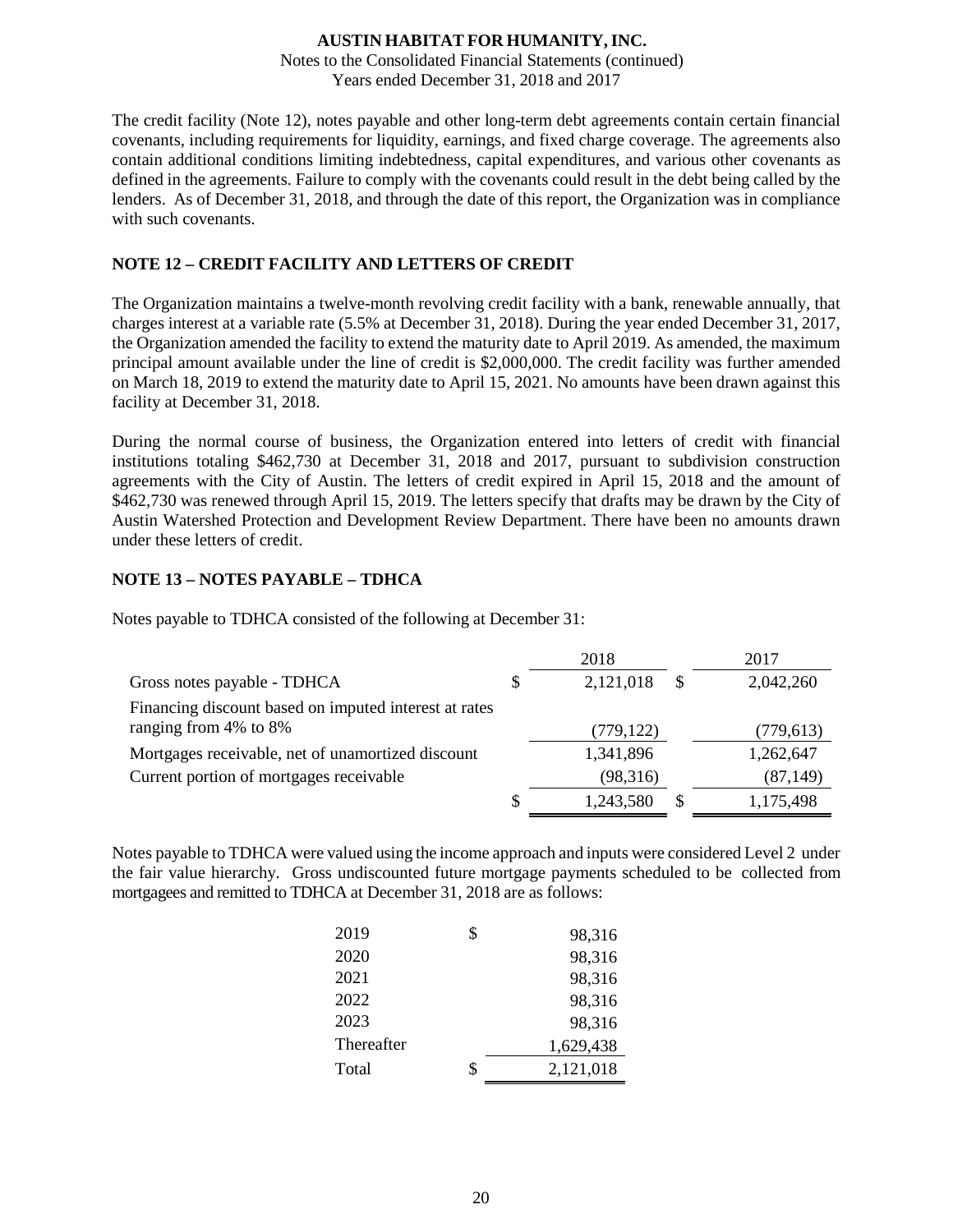Notes to the Consolidated Financial Statements (continued) Years ended December 31, 2018 and 2017

#### **NOTE 14 – NET ASSETS WITH DONOR RESTRICTIONS**

Net assets with donor restrictions were available for the following purposes at December 31:

|                       | 2018            |     | 2017      |
|-----------------------|-----------------|-----|-----------|
| Capital campaign      | \$<br>1,236,479 | - S | 1,109,606 |
| <b>Special Events</b> | 323,701         |     |           |
| UT Campus Chapter     | 3,706           |     | 5,760     |
| <b>OWANA</b>          | 103,134         |     |           |
|                       | \$<br>1,667,020 |     | 1,115,366 |

Net assets released from restrictions consisted of the following at December 31:

|                                       | 2018                 | 2017       |
|---------------------------------------|----------------------|------------|
| Capital campaign                      | \$<br>$(460,719)$ \$ | (22, 792)  |
| Special Events                        | (30, 350)            |            |
| UT Campus Chapter                     | (13,219)             |            |
| Caldwell Chapter                      |                      | (91,740)   |
| Net assets released from restrictions | \$<br>(504, 288)     | (114, 532) |

#### **NOTE 15 – RETIREMENT PLAN**

The Organization sponsors a  $401(k)$  plan that covers substantially all employees. The Organization's contributions to the plan for the years ended December 31, 2018 and 2017 were \$115,196 and \$112,926, respectively.

# **NOTE 16 – LEASE COMMITMENTS**

The Organization leases office space, a construction warehouse, telephone equipment, and a copier under various non-cancellable operating leases. Rent expense under these leases totaled \$130,928 and \$72,252, respectively, for the years ended December 31, 2018 and 2017, which are reflected as occupancy and office expenses in the accompanying statements of functional expenses. In October 2018, AHFH entered into a new operating lease for the San Marcos ReStore location which opened to the public on December 13, 2018.

Future minimum payments under operating leases consisted of the following as of December 31, 2018:

| 2019       | \$<br>270,556   |
|------------|-----------------|
| 2020       | 246,604         |
| 2021       | 198,120         |
| 2022       | 203,880         |
| 2023       | 203,880         |
| Thereafter | 988,110         |
| Total      | \$<br>2,111,150 |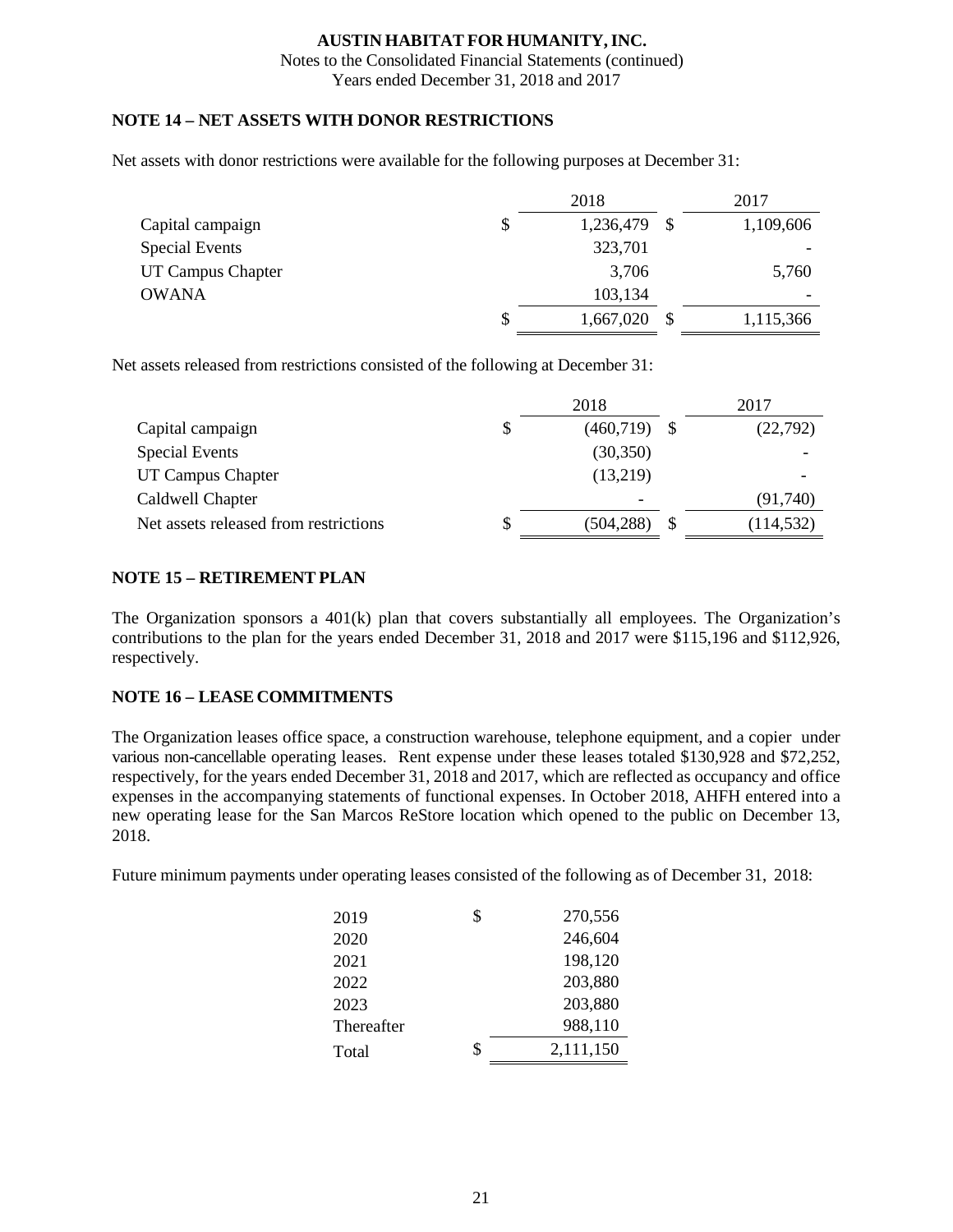#### Notes to the Consolidated Financial Statements (continued) Years ended December 31, 2018 and 2017

The Organization also has a non-cancelable capital lease agreement for solar panels. Future minimum payments under the capital lease consisted of the following as of December 31, 2018:

| 2019                                          | \$<br>41,575  |
|-----------------------------------------------|---------------|
| 2020                                          | 41,575        |
| 2021                                          | 41,575        |
| 2022                                          | 41,575        |
| 2023                                          | 41,575        |
| Thereafter                                    | 79,723        |
| Total minimum lease payments                  | 287,598       |
| Less: amount representing interest            | (28, 165)     |
| Total capital lease obligations               | 259,433       |
| Less: current portion of capital lease        | (34,262)      |
| Long term portion of capital lease obligation | \$<br>225,171 |

#### **NOTE 17 – CONTINGENCIES**

The Organization receives government grants for specific purposes that are subject to review and audit by government agencies. The Organization is also funded by grants and contracts that are subject to review and audit by the grantor agencies. These contracts have certain compliance requirements and, should audits by the government or grantor agencies disclose any areas of substantial noncompliance, the Organization may be required to refund any disallowed costs.

# **NOTE 18 – FEDERAL INCOME TAXES**

The Organization issubject to federal income taxes on unrelated businessincome, which consists of ReStore sales of purchased materials. As of December 31, 2018, and 2017, the Organization has incurred cumulative net operating losses of approximately \$2,478,000 and \$1,929,000, respectively, for federal income tax purposes. These net operating losses may be used to offset future taxable unrelated business income. If not utilized, approximately \$2,182,000 of these losses will expire in the years 2027 through 2036. The remaining \$296,000 will be carried forward indefinitely. A full valuation allowance has been recorded as utilization is uncertain. The net change in the total valuation allowance for the years ended December 31, 2018 and 2017 was approximately \$115,000 and \$5,000, respectively.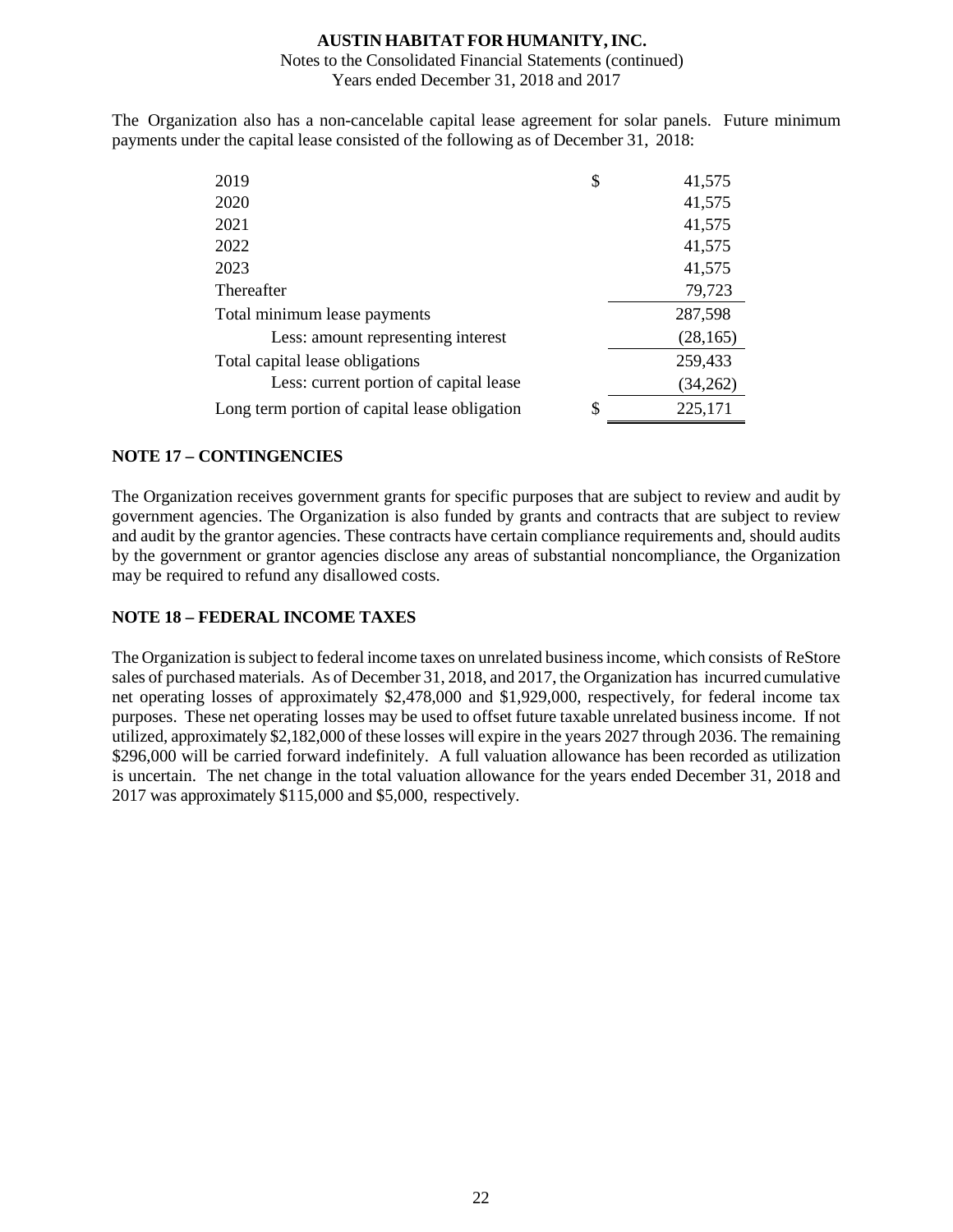# **AUSTIN HABITAT FOR HUMANITY, INC.** Supplemental Consolidating Schedule of Financial Position Information

# As of December 31, 2018

|                                             | <b>Austin Habitat</b><br>for Humanity | <b>Austin</b><br>Neighborhood<br><b>Alliance for</b><br>Habitat, Inc. | <b>HomeBase</b><br><b>Texas</b> | <b>Eliminations</b> |                  |    | <b>Total</b> |
|---------------------------------------------|---------------------------------------|-----------------------------------------------------------------------|---------------------------------|---------------------|------------------|----|--------------|
| <b>ASSETS:</b>                              |                                       |                                                                       |                                 |                     |                  |    |              |
| Current assets                              |                                       |                                                                       |                                 |                     |                  |    |              |
| Cash and cash equivalents                   | \$<br>1,667,672 \$                    |                                                                       | \$<br>530,691 \$                |                     |                  | \$ | 2.198.363    |
| Investments, at fair value                  | 15,454                                |                                                                       |                                 |                     |                  |    | 15,454       |
| Accounts receivable                         | 252,914                               |                                                                       | 126,493                         |                     |                  |    | 379,407      |
| Pledges receivable, net                     | 141,554                               |                                                                       |                                 |                     |                  |    | 141,554      |
| Mortgages receivable, current portion, net  | 846,812                               |                                                                       |                                 |                     |                  |    | 846,812      |
| Intercompany receivable                     | 833,139                               | 5,131,316                                                             |                                 |                     | (5,964,455)      |    |              |
| ReStore inventory                           | 808,029                               |                                                                       |                                 |                     |                  |    | 808,029      |
| Home construction in progress               | 949,103                               |                                                                       |                                 |                     |                  |    | 949,103      |
| Prepaid expenses and other current assets   | 372,423                               |                                                                       |                                 |                     |                  |    | 372,423      |
| Total current assets                        | 5,887,100                             | 5,131,316                                                             | 657,184                         |                     | (5,964,455)      |    | 5,711,145    |
| Land held for development                   | 4,680,252                             |                                                                       |                                 |                     |                  |    | 4,680,252    |
| Restricted cash                             | 17,670                                |                                                                       |                                 |                     |                  |    | 17,670       |
| Pledges receivable, long-term portion, net  | 489,951                               |                                                                       |                                 |                     |                  |    | 489,951      |
| Other long-term assets                      | 295                                   |                                                                       | 192,342                         |                     |                  |    | 192,637      |
| Mortgages receivable, long-term potion, net | 8,870,330                             |                                                                       |                                 |                     |                  |    | 8,870,330    |
| Notes receivable - 2nd liens, net           |                                       |                                                                       | 882,205                         |                     |                  |    | 882,205      |
| Investments, at cost - NMTC                 | 1,520,548                             |                                                                       |                                 |                     |                  |    | 1,520,548    |
| Property and equipment, net                 | 9,505,694                             |                                                                       |                                 |                     |                  |    | 9,505,694    |
| <b>TOTAL ASSETS</b>                         | \$<br>30,971,840<br>-S                | 5,131,316                                                             | \$<br>1,731,731                 | \$                  | (5.964.455)      | -S | 31,870,432   |
| <b>LIABILITIES AND NET ASSETS:</b>          |                                       |                                                                       |                                 |                     |                  |    |              |
| Current liabilities                         |                                       |                                                                       |                                 |                     |                  |    |              |
| Accounts payable                            | \$<br>344,203 \$                      |                                                                       | \$<br>$26,353$ \$               |                     |                  | \$ | 370,556      |
| Accrued expense                             | 507,879                               |                                                                       | 300,052                         |                     |                  |    | 807,931      |
| Intercompany payable                        | 5,902,405                             |                                                                       | 62,050                          |                     | (5,964,455)      |    | ÷.           |
| Deferred revenue                            | 2,703,768                             |                                                                       |                                 |                     |                  |    | 2,703,768    |
| Capital lease obligation, current portion   | 34,262                                |                                                                       |                                 |                     |                  |    | 34,262       |
| Notes payable - TDHCA, current portion      | 98,316                                |                                                                       |                                 |                     |                  |    | 98,316       |
| Long-term debt, current portion             | 162,998                               |                                                                       |                                 |                     |                  |    | 162,998      |
| Total current liabilities                   | 9,753,831                             |                                                                       | 388,455                         |                     | (5,964,455)      |    | 4,177,831    |
| Capital lease obligation, long-term portion | 225,171                               |                                                                       |                                 |                     |                  |    | 225,171      |
| Notes payable - TDHCA, long-term portion    | 1,243,580                             |                                                                       |                                 |                     |                  |    | 1,243,580    |
| Long-term debt, net of debt issuance costs  | 6,528,714                             |                                                                       |                                 |                     |                  |    | 6,528,714    |
| <b>Total liabilities</b>                    | 17,751,296                            | ÷,                                                                    | 388,455                         |                     | (5,964,455)      |    | 12,175,296   |
| Net assets                                  |                                       |                                                                       |                                 |                     |                  |    |              |
| Without donor restrictions                  | 11,553,524                            | 5,131,316                                                             | 1,343,276                       |                     |                  |    | 18,028,116   |
| With donor restrictions                     | 1,667,020                             |                                                                       |                                 |                     |                  |    | 1,667,020    |
| Total net assets                            | 13,220,544                            | 5,131,316                                                             | 1,343,276                       |                     |                  |    | 19,695,136   |
| TOTAL LIABILITIES AND NET ASSETS            | \$<br>30,971,840<br><sup>\$</sup>     | 5,131,316 \$                                                          | 1,731,731                       | -S                  | $(5,964,455)$ \$ |    | 31,870,432   |